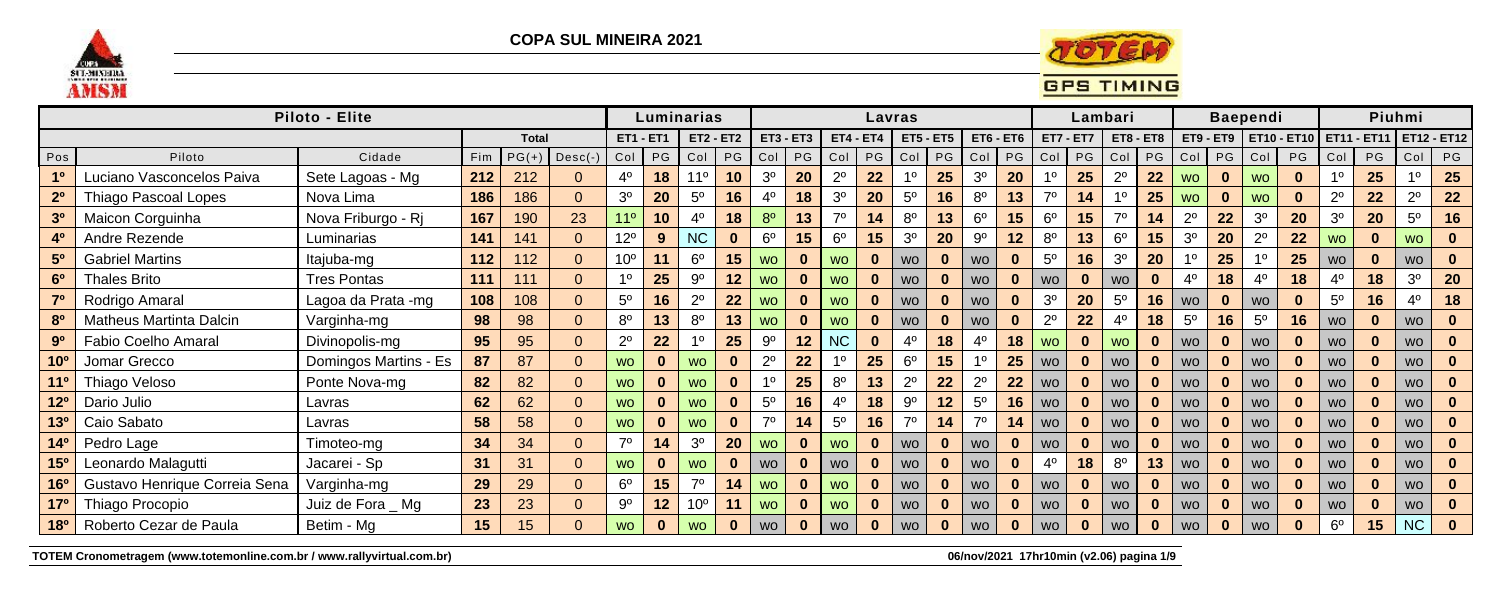



|                 |                               | Piloto - Graduado        |     |              |                 |                  |                 | Luminarias       |              |                  |              |                 |                  | Lavras           |              |                  |              |                 | Lambari          |                  |              |                |                  | <b>Baependi</b> |                    |                |              | Piuhmi         |    |
|-----------------|-------------------------------|--------------------------|-----|--------------|-----------------|------------------|-----------------|------------------|--------------|------------------|--------------|-----------------|------------------|------------------|--------------|------------------|--------------|-----------------|------------------|------------------|--------------|----------------|------------------|-----------------|--------------------|----------------|--------------|----------------|----|
|                 |                               |                          |     | <b>Total</b> |                 | <b>ET1 - ET1</b> |                 | <b>ET2 - ET2</b> |              | <b>ET3 - ET3</b> |              |                 | <b>ET4 - ET4</b> | <b>ET5 - ET5</b> |              | <b>ET6 - ET6</b> |              |                 | <b>ET7 - ET7</b> | <b>ET8 - ET8</b> |              |                | <b>ET9 - ET9</b> |                 | <b>ET10 - ET10</b> |                | ET11 - ET11  | ET12 - ET12    |    |
| Pos             | Piloto                        | Cidade                   | Fim | $PG(+)$      | $\vert$ Desc(-) | Col              | PG              | Col              | PG           | Col              | PG           | Col             | PG               | Col              | PG           | Col              | $P$ G        | Col             | PG               | Col              | P G          | Col            | PG               | Col             | PG                 | Col            | PG           | Col            | PG |
| 1 <sup>0</sup>  | Romualdo de Moura Neder       | Três Corações - Mg       | 207 | 232          | 25              | 1 <sup>0</sup>   | 25              | $2^{\circ}$      | 22           | 10               | 25           | 3 <sup>0</sup>  | 20               | $2^{\circ}$      | 22           | 8 <sup>o</sup>   | 13           | 9 <sup>o</sup>  | 12               | $6^{\circ}$      | 15           | $4^{\circ}$    | 18               | 6 <sup>o</sup>  | 15                 | 1 <sup>0</sup> | 25           | 3 <sup>0</sup> | 20 |
| 2 <sup>0</sup>  | Saulo Bolandini               | Juiz de Fora Mg          | 201 | 201          |                 | <b>WO</b>        | $\mathbf{0}$    | <b>WO</b>        | $\bf{0}$     | $6^{\circ}$      | 15           | $2^{\circ}$     | 22               | $5^{\rm o}$      | 16           | 10 <sup>o</sup>  | 11           | 1 <sup>0</sup>  | 25               | 1 <sup>0</sup>   | 25           | $1^{\circ}$    | 25               | $2^{\circ}$     | 22                 | $4^{\circ}$    | 18           | $2^{\circ}$    | 22 |
| 3 <sup>o</sup>  | <b>Guilherme Aires</b>        | Resende Costa            | 194 | 194          |                 | $2^{\circ}$      | 22              | 1 <sup>0</sup>   | 25           | $7^\circ$        | 14           | 70              | 14               | 70               | 14           | $2^{\circ}$      | 22           | <b>WO</b>       | $\mathbf{0}$     | <b>WO</b>        | $\bf{0}$     | 3 <sup>o</sup> | 20               | 1 <sup>0</sup>  | 25                 | $2^{\circ}$    | 22           | $5^{\circ}$    | 16 |
| 4 <sup>0</sup>  | Elder Neder dos Santos        | Três Corações - Mg       | 182 | 210          | 28              | $6^{\circ}$      | 15              | 4 <sup>0</sup>   | 18           | 3 <sup>0</sup>   | 20           | $5^{\circ}$     | 16               | 4 <sup>0</sup>   | 18           | 3 <sup>o</sup>   | 20           | $5^{\circ}$     | 16               | $5^{\rm o}$      | 16           | $7^\circ$      | 14               | 40              | 18                 | 7 <sup>0</sup> | 14           | 1 <sup>0</sup> | 25 |
| 5 <sup>0</sup>  | Caio Martins Dias             | Paraguaçu - Mg           | 171 | 183          | 12              | 3 <sup>o</sup>   | 20              | 3 <sup>0</sup>   | 20           | $4^{\circ}$      | 18           | 9 <sup>o</sup>  | 12               | $6^{\circ}$      | 15           | $4^{\circ}$      | 18           | $8^{\circ}$     | 13               | <b>NC</b>        | $\mathbf{0}$ | $5^{\rm o}$    | 16               | $8^{\circ}$     | 13                 | 3 <sup>o</sup> | 20           | 40             | 18 |
| 6 <sup>o</sup>  | Fernando Baeta Zebral Vieira  | Sete Lagoas - Mg         | 154 | 154          | $\Omega$        | 4 <sup>0</sup>   | 18              | $5^{\rm o}$      | 16           | $2^{\circ}$      | 22           | 4 <sup>0</sup>  | 18               | 3 <sup>0</sup>   | 20           | $5^{\circ}$      | 16           | $2^{\circ}$     | 22               | $2^{\circ}$      | 22           | <b>WO</b>      | $\bf{0}$         | <b>WO</b>       | $\mathbf{0}$       | <b>WO</b>      | $\bf{0}$     | <b>WO</b>      |    |
| 7 <sup>o</sup>  | Gustavo Ferraz Pereira        | Poços de Caldas          | 131 | 131          |                 | 13 <sup>o</sup>  | 8               | 10°              | 11           | $5^{\circ}$      | 16           | 6 <sup>o</sup>  | 15               | $8^{\circ}$      | 13           | $7^\circ$        | 14           | 14 <sup>°</sup> |                  | $4^{\circ}$      | 18           | <b>WO</b>      | $\bf{0}$         | <b>WO</b>       | $\mathbf{0}$       | $6^{\circ}$    | 15           | 70             | 14 |
| 8 <sup>0</sup>  | Joelson Pereira de Andrade    | Nova Friburgo - Ri       | 127 | 147          | 20              | $8^{\circ}$      | 13              | $9^{\circ}$      | 12           | 11 <sup>0</sup>  | 10           | 11 <sup>0</sup> | 10               | $9^{\circ}$      | 12           | $9^{\rm o}$      | 12           | 10 <sup>o</sup> | 11               | $11^{\circ}$     | 10           | $9^{\circ}$    | 12               | $7^\circ$       | 14                 | $5^{\circ}$    | 16           | $6^{\circ}$    | 15 |
| 9 <sup>o</sup>  | Erasmo Schwanz                | <b>Matechal Floriano</b> | 86  | 86           |                 | <b>WO</b>        | $\mathbf{0}$    | <b>WO</b>        | $\bf{0}$     | 10 <sup>o</sup>  | 11           | 1 <sup>0</sup>  | 25               | 1 <sup>0</sup>   | 25           | 1 <sup>0</sup>   | 25           | <b>WO</b>       | $\mathbf{0}$     | <b>WO</b>        | $\bf{0}$     | <b>WO</b>      | $\mathbf{0}$     | <b>WO</b>       | $\mathbf{0}$       | <b>WO</b>      | $\bf{0}$     | <b>WO</b>      |    |
| 10 <sup>o</sup> | Alex Nunes Azevedo            | Lagoa da Prata -mg       | 74  | 74           |                 | $12^{\circ}$     | 9               | 13 <sup>o</sup>  | 8            | $8^{\circ}$      | 13           | 8 <sup>0</sup>  | 13               | $11^{\circ}$     | 10           | $6^{\circ}$      | 15           | 15 <sup>o</sup> | $6\phantom{1}$   | <b>NC</b>        | $\bf{0}$     | <b>WO</b>      | $\bf{0}$         | <b>WO</b>       | $\mathbf{0}$       | <b>WO</b>      | $\bf{0}$     | <b>WO</b>      |    |
| $11^{\circ}$    | Gabriel Carneiro Calcado      | Ubá Mg                   | 71  | 71           | $\Omega$        | 11 <sup>0</sup>  | 10 <sub>1</sub> | <b>NC</b>        | $\bf{0}$     | $9^{\circ}$      | 12           | 10 <sup>o</sup> | 11               | 10 <sup>o</sup>  | 11           | <b>NC</b>        | $\mathbf{0}$ | $6^{\circ}$     | 15               | $9^{\circ}$      | 12           | <b>WO</b>      | $\mathbf{0}$     | <b>WO</b>       | $\mathbf{0}$       | <b>WO</b>      | $\bf{0}$     | <b>WO</b>      |    |
| 12 <sup>o</sup> | Jean Pablo Teixeira           | Lima Duarte              | 42  | 42           |                 | <b>WO</b>        | $\mathbf{0}$    | <b>WO</b>        | $\bf{0}$     | <b>WO</b>        | $\bf{0}$     | <b>WO</b>       | $\bf{0}$         | <b>WO</b>        | $\mathbf{0}$ | <b>WO</b>        | $\bf{0}$     | <b>WO</b>       | $\bf{0}$         | <b>WO</b>        | $\mathbf{0}$ | $2^{\circ}$    | 22               | 3 <sup>o</sup>  | 20                 | <b>WO</b>      | $\bf{0}$     | <b>WO</b>      |    |
| 13 <sup>o</sup> | Saulo Tome Soraggi            | Belo Horizonte _ Mg      | 41  | 41           |                 | <b>WO</b>        | $\bf{0}$        | <b>WO</b>        | $\bf{0}$     | <b>WO</b>        | $\mathbf{0}$ | <b>WO</b>       | $\bf{0}$         | <b>WO</b>        | $\bf{0}$     | <b>WO</b>        | $\mathbf{0}$ | 70              | 14               | 70               | 14           | <b>WO</b>      | $\bf{0}$         | <b>WO</b>       | $\mathbf{0}$       | 8 <sup>0</sup> | 13           | <b>NC</b>      |    |
| 14 <sup>0</sup> | Alexandre Ferreira de Almeida | Marica                   | 40  | 40           |                 | <b>WO</b>        | $\bf{0}$        | <b>WO</b>        | $\bf{0}$     | <b>WO</b>        | $\mathbf{0}$ | <b>WO</b>       | $\mathbf{0}$     | <b>WO</b>        | $\bf{0}$     | <b>WO</b>        | $\mathbf{0}$ | 3 <sup>o</sup>  | 20               | 3 <sup>o</sup>   | 20           | <b>WO</b>      | $\bf{0}$         | <b>WO</b>       | $\mathbf{0}$       | <b>WO</b>      | $\bf{0}$     | <b>WO</b>      |    |
| 15 <sup>o</sup> | <b>Thomas Alves Domigues</b>  | Sao Jose dos Campos - Sp | 31  | 31           |                 | <b>WO</b>        | $\mathbf{0}$    | <b>WO</b>        | $\bf{0}$     | <b>WO</b>        | $\mathbf 0$  | <b>WO</b>       | $\bf{0}$         | <b>WO</b>        | $\bf{0}$     | <b>WO</b>        | $\mathbf 0$  | 4 <sup>0</sup>  | 18               | $8^{\circ}$      | 13           | <b>WO</b>      | $\mathbf 0$      | <b>WO</b>       | $\mathbf{0}$       | <b>WO</b>      | $\mathbf{0}$ | <b>WO</b>      |    |
| <b>16°</b>      | Regis Gonçalves Campos Junior | São do Paraíso - Mg      | 31  | 31           |                 | $5^{\circ}$      | 16              | 6 <sup>o</sup>   | 15           | <b>WO</b>        | $\mathbf{0}$ | <b>WO</b>       | $\mathbf{0}$     | <b>WO</b>        | $\mathbf{0}$ | <b>WO</b>        | $\mathbf{0}$ | <b>WO</b>       | $\bf{0}$         | <b>WO</b>        | $\mathbf 0$  | <b>WO</b>      | $\bf{0}$         | <b>WO</b>       | $\mathbf{0}$       | <b>WO</b>      | $\bf{0}$     | <b>WO</b>      |    |
| 17 <sup>o</sup> | Claudio da Silva Junior       | Juiz de Fora _ Mg        | 31  | 31           |                 | <b>WO</b>        | $\mathbf{0}$    | <b>WO</b>        | $\bf{0}$     | <b>WO</b>        | $\mathbf{0}$ | <b>WO</b>       | $\bf{0}$         | <b>WO</b>        | $\bf{0}$     | <b>WO</b>        | $\mathbf 0$  | <b>WO</b>       | $\bf{0}$         | <b>WO</b>        | $\mathbf{0}$ | 6 <sup>o</sup> | 15               | $5^{\circ}$     | 16                 | <b>WO</b>      | $\bf{0}$     | <b>WO</b>      |    |
| <b>18º</b>      | Noe de Oliveira Junior        | Formiga                  | 25  | 25           | $\Omega$        | <b>WO</b>        | $\bf{0}$        | <b>WO</b>        | $\bf{0}$     | <b>WO</b>        | $\mathbf 0$  | <b>WO</b>       | $\mathbf{0}$     | <b>WO</b>        | $\mathbf{0}$ | <b>WO</b>        | $\mathbf 0$  | <b>WO</b>       | $\bf{0}$         | <b>WO</b>        | $\mathbf{0}$ | $8^{\circ}$    | 13               | $9^{\rm o}$     | 12                 | <b>WO</b>      | $\bf{0}$     | <b>WO</b>      |    |
| <b>19º</b>      | Denis Antonopoulos            | Nova Lima                | 24  | 24           |                 | 70               | 14              | 11°              | 10           | <b>WO</b>        | $\mathbf{0}$ | <b>WO</b>       | $\bf{0}$         | WO               | $\bf{0}$     | <b>WO</b>        | $\mathbf{0}$ | <b>WO</b>       |                  | <b>WO</b>        | $\bf{0}$     | <b>WO</b>      | $\bf{0}$         | <b>WO</b>       | $\mathbf{0}$       | WO             | $\bf{0}$     | <b>WO</b>      |    |
| 20 <sup>o</sup> | Adriano Lourenço Lopes L      | <b>Bom Sucesso</b>       | 24  | 24           |                 | 10 <sup>o</sup>  | 11              | $8^{\circ}$      | 13           | <b>WO</b>        | $\mathbf{0}$ | <b>WO</b>       | $\mathbf{0}$     | <b>WO</b>        | $\bf{0}$     | <b>WO</b>        | $\mathbf{0}$ | <b>WO</b>       | $\mathbf{0}$     | <b>WO</b>        | $\mathbf{0}$ | <b>WO</b>      | $\bf{0}$         | <b>WO</b>       | $\mathbf{0}$       | WO             | $\mathbf{0}$ | <b>WO</b>      |    |
| 21°             | Mirlei Izaias Santos          | Lagoa da Prata -mg       | 21  | 21           |                 | 14 <sup>°</sup>  |                 | $7^\circ$        | 14           | <b>WO</b>        | $\mathbf{0}$ | <b>WO</b>       | $\mathbf{0}$     | <b>WO</b>        | $\bf{0}$     | <b>WO</b>        | $\mathbf{0}$ | <b>WO</b>       |                  | <b>WO</b>        | $\bf{0}$     | <b>WO</b>      | $\bf{0}$         | <b>WO</b>       | $\bf{0}$           | <b>WO</b>      | $\bf{0}$     | <b>WO</b>      |    |
| $22^{\circ}$    | Juracy Teixeira de Souza Jr   | Ubá Mg                   | 21  | 21           |                 | 90               | 12              | $12^{\circ}$     | 9            | <b>WO</b>        | $\mathbf{0}$ | <b>WO</b>       | $\bf{0}$         | <b>WO</b>        | $\bf{0}$     | <b>WO</b>        | $\mathbf{0}$ | <b>WO</b>       |                  | <b>WO</b>        | $\mathbf{0}$ | <b>WO</b>      | $\bf{0}$         | <b>WO</b>       | $\mathbf{0}$       | <b>WO</b>      | $\bf{0}$     | <b>WO</b>      |    |
| 230             | Magdiel da Silva              | Andradas - Mg            | 19  | 19           |                 | <b>WO</b>        | $\mathbf{0}$    | <b>WO</b>        | $\bf{0}$     | <b>WO</b>        | $\mathbf 0$  | <b>WO</b>       | $\bf{0}$         | <b>WO</b>        | $\mathbf{0}$ | <b>WO</b>        | $\mathbf 0$  | 13 <sup>o</sup> | 8                | 10 <sup>o</sup>  | 11           | <b>WO</b>      | $\bf{0}$         | <b>WO</b>       | $\mathbf{0}$       | <b>WO</b>      | $\bf{0}$     | <b>WO</b>      |    |
| 24 <sup>o</sup> | Anderson Ribeiro Magalhaes Ja | Lambari - Mg             | 19  | 19           |                 | <b>WO</b>        | $\bf{0}$        | <b>WO</b>        | $\bf{0}$     | <b>WO</b>        | $\bf{0}$     | <b>WO</b>       | $\bf{0}$         | <b>WO</b>        | $\bf{0}$     | <b>WO</b>        | $\mathbf{0}$ | 11 <sup>0</sup> | 10 <sub>1</sub>  | $12^{\circ}$     | 9            | <b>WO</b>      | $\bf{0}$         | <b>WO</b>       | $\mathbf{0}$       | <b>WO</b>      | $\bf{0}$     | <b>WO</b>      |    |
| 25 <sup>o</sup> | <b>Daniel Folador</b>         | Erechim - Rs             | 18  | 18           |                 | <b>WO</b>        | $\mathbf{0}$    | <b>WO</b>        | $\mathbf{0}$ | $12^{\circ}$     | 9            | $12^{\circ}$    | 9                | <b>NC</b>        | $\mathbf{0}$ | <b>NC</b>        | $\mathbf{0}$ | <b>WO</b>       | $\mathbf{0}$     | WO               | $\mathbf 0$  | WO             | $\bf{0}$         | <b>WO</b>       | $\mathbf{0}$       | WO             | $\mathbf{0}$ | <b>WO</b>      |    |
| <b>26°</b>      | Helder da Silva Meireles      | Juiz de Fora Mg          | 9   | 9            |                 | <b>WO</b>        | $\bf{0}$        | <b>WO</b>        | $\bf{0}$     | <b>WO</b>        | $\bf{0}$     | <b>WO</b>       |                  | <b>WO</b>        | $\bf{0}$     | <b>WO</b>        | $\mathbf{0}$ | 12°             | $9^{\circ}$      | <b>NC</b>        | $\bf{0}$     | <b>WO</b>      |                  | <b>WO</b>       |                    | <b>WO</b>      |              | <b>WO</b>      |    |

TOTEM Cronometragem (www.totemonline.com.br / www.rallyvirtual.com.br)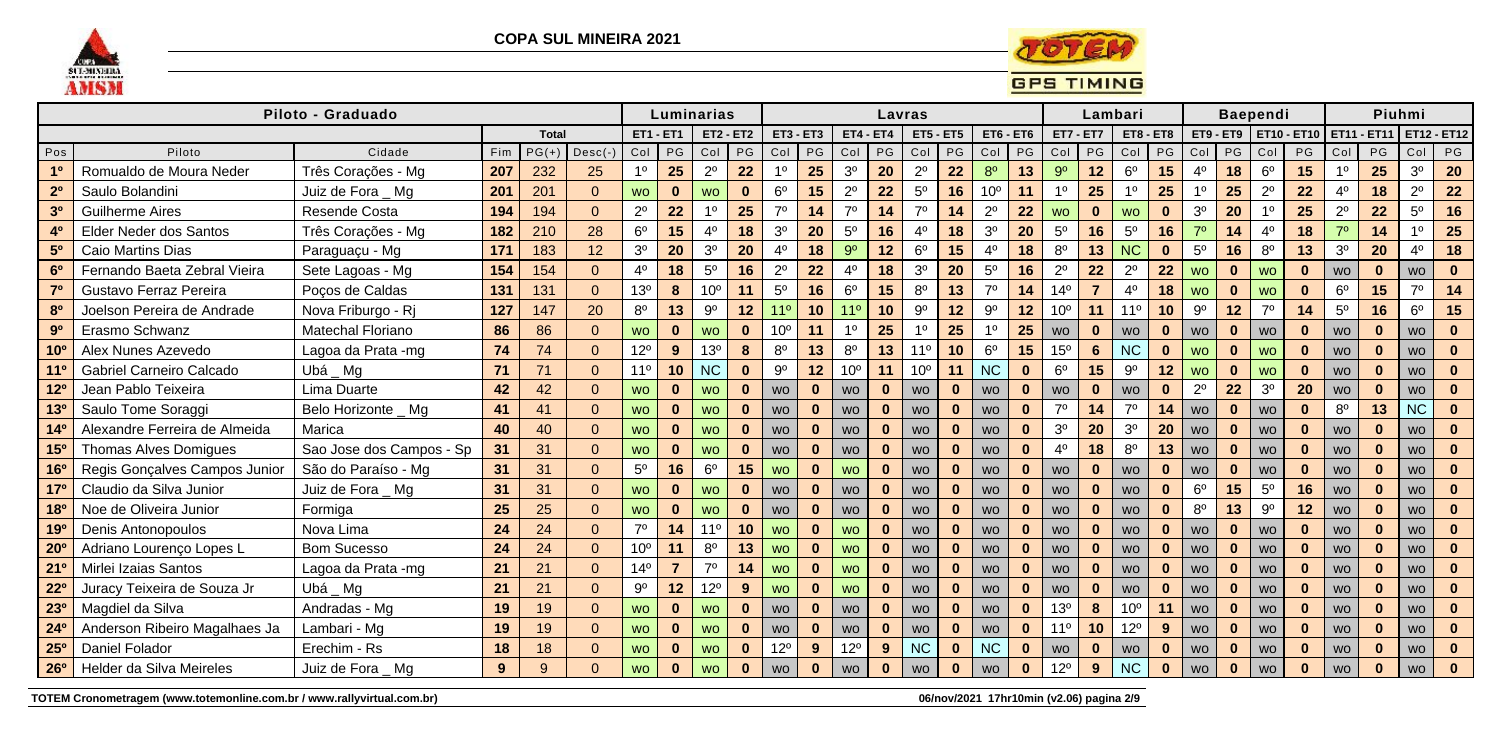



|                 |                               | Piloto - Over 35      |     |              |                 |                  | Luminarias |                 |              |                  |          |                  |                 | Lavras           |    |                |              |                  | Lambari     |                |                         |                |    | <b>Baependi</b> |                         |                |    | Piuhmi         |                           |
|-----------------|-------------------------------|-----------------------|-----|--------------|-----------------|------------------|------------|-----------------|--------------|------------------|----------|------------------|-----------------|------------------|----|----------------|--------------|------------------|-------------|----------------|-------------------------|----------------|----|-----------------|-------------------------|----------------|----|----------------|---------------------------|
|                 |                               |                       |     | <b>Total</b> |                 | <b>ET1 - ET1</b> |            |                 | $ET2 - ET2$  | <b>ET3 - ET3</b> |          | <b>ET4 - ET4</b> |                 | <b>ET5 - ET5</b> |    | $ET6 - ET6$    |              | <b>ET7 - ET7</b> |             |                | $ET8 - ET8$             |                |    |                 | ET9 - ET9   ET10 - ET10 |                |    |                | ET11 - ET11   ET12 - ET12 |
| Pos             | Piloto                        | Cidade                | Fim | $PG(+)$      | $\vert$ Desc(-) | Col              | <b>PG</b>  |                 | Col   PG     | Col              | PG       | Col              | PG              | Col              | PG | Col            |              | PG   Col         | PG          | Col            |                         | $PG$ $Col$     | PG | Col             | PG                      | Col            | PG | Col            | PG                        |
|                 | Vinicius Moraes (galego)      | Belo Horizonte _ Mg   | 247 | 247          | $\mathbf{0}$    | -10              | 25         |                 | 25           | 10               | 25       |                  | 25              | 10               | 25 |                | 25           |                  | 25          | $2^{\circ}$    | 22                      | <b>WO</b>      |    | <b>WO</b>       | $\mathbf{0}$            |                | 25 |                | 25                        |
|                 | Julio Assis                   | Resende Costa         | 219 | 253          | 34              | 5 <sup>o</sup>   | 16         |                 | 18           | $4^{\circ}$      | 18       | 3 <sup>o</sup>   | 20              | $2^{\circ}$      | 22 | $2^{\circ}$    | 22           | 3 <sup>o</sup>   | 20          |                | 25                      |                | 25 |                 | 25                      | 3 <sup>o</sup> | 20 | $2^{\circ}$    | 22                        |
|                 | Flavio da Silva Campos        | Campos Gerais - Mg    | 194 | 194          | $\overline{0}$  | $4^{\circ}$      | 18         | 3 <sup>o</sup>  | 20           | $2^{\circ}$      | 22       | $5^{\circ}$      | 16              | 3 <sup>0</sup>   | 20 | 3 <sup>0</sup> | 20           |                  | 18          | 4 <sup>0</sup> | 18                      | $2^{\circ}$    | 22 | 3 <sup>0</sup>  | 20                      | <b>WO</b>      |    | <b>WO</b>      |                           |
|                 | ucio Pinto Ribeiro            | Lavras                | 171 | 171          | $\overline{0}$  | 70               | 14         | $5^{\circ}$     | 16           | DI(M)            | 17       | DI(M)            | 17              | DI(M)            | 17 | DI(M)          | 17           | <b>WO</b>        | $\bf{0}$    | <b>WO</b>      | $\mathbf{0}$            | $6^{\circ}$    | 15 | $5^{\circ}$     | 16                      | $2^{\circ}$    | 22 | 3 <sup>o</sup> | 20                        |
|                 | Jesus Ribeiro                 | Patos de Minas - Mg   | 153 | 153          | $\overline{0}$  | 3 <sup>o</sup>   | 20         | $2^{\circ}$     | 22           | 3 <sup>o</sup>   | 20       | $2^{\circ}$      | 22              | $6^{\circ}$      | 15 | 40             | 18           | <b>WO</b>        | $\bf{0}$    | <b>WO</b>      | $\mathbf{0}$            | <b>WO</b>      |    | <b>WO</b>       |                         | $4^{\circ}$    | 18 |                | 18                        |
|                 | Gleizer Maciel (chulica)      | Belo Horizonte _ Mg   | 149 | 149          | $\overline{0}$  | $6^{\circ}$      | 15         | $6^{\circ}$     | 15           | 6 <sup>o</sup>   | 15       | 70               | 14              | 70               | 14 | $6^{\circ}$    | 15           | $6^{\circ}$      | 15          | $6^{\circ}$    | 15                      | <b>WO</b>      |    | <b>WO</b>       | $\mathbf{0}$            | $5^{\circ}$    | 16 | $6^{\circ}$    | 15                        |
|                 | Rodrigo Soares Lopes Paraguai | Nova Lima             | 123 | 123          | $\overline{0}$  | $9^{\circ}$      | 12         | $8^{\circ}$     | 13           | $5^{\circ}$      | 16       | 40               | 18              | $4^{\circ}$      | 18 |                | 14           | $5^{\circ}$      | 16          | 5 <sup>0</sup> | 16                      | <b>WO</b>      |    | <b>WO</b>       | $\bf{0}$                | <b>WO</b>      |    | wo I           |                           |
|                 | Borges Junior                 | Juiz de Fora _ Mg     | 61  | 61           | $\overline{0}$  | <b>WO</b>        |            | <b>WO</b>       | $\bf{0}$     | 70               | 14       | $6^{\circ}$      | 15 <sub>1</sub> | $5^{\circ}$      | 16 | 5 <sup>0</sup> | 16           | <b>WO</b>        | $\bf{0}$    | <b>WO</b>      | $\bf{0}$                | <b>WO</b>      |    | <b>WO</b>       | $\bf{0}$                | <b>WO</b>      |    | wo I           | $\bf{0}$                  |
|                 | William Jose de Campos        | Itajuba-mg            | 55  | 55           | $\overline{0}$  | 10 <sup>o</sup>  | 11         | 10 <sup>o</sup> |              | <b>WO</b>        | $\bf{0}$ | <b>WO</b>        |                 | <b>WO</b>        |    | <b>WO</b>      | $\bf{0}$     | <b>WO</b>        |             | <b>WO</b>      | $\bf{0}$                | 4 <sup>0</sup> | 18 | $6^{\circ}$     | 15                      | <b>WO</b>      |    | wo I           | $\mathbf{0}$              |
| 10 <sup>o</sup> | Leonnardo Nannetti            | Machado-mg            | 42  | 42           | $\overline{0}$  | <b>WO</b>        |            | <b>WO</b>       | $\bf{0}$     | <b>WO</b>        |          | <b>WO</b>        |                 | <b>WO</b>        |    | <b>WO</b>      | $\bf{0}$     | $2^{\circ}$      | 22          | 3 <sup>o</sup> | 20                      | <b>WO</b>      |    | <b>WO</b>       | $\bf{0}$                | <b>WO</b>      |    | wo I           | $\bf{0}$                  |
|                 | Gustavo Henrique Correia Sena | Varginha-mg           | 42  | 42           | $\overline{0}$  | <b>WO</b>        |            | <b>WO</b>       |              | <b>WO</b>        |          | <b>WO</b>        |                 | <b>WO</b>        |    | <b>WO</b>      | $\mathbf{0}$ | <b>WO</b>        | $\mathbf 0$ | <b>WO</b>      | $\overline{\mathbf{0}}$ | 3 <sup>0</sup> | 20 | $2^{\circ}$     | 22                      | <b>WO</b>      |    | wo I           | $\bf{0}$                  |
|                 | Joao Caçador                  | Alem Paraiba          | 34  | 34           | $\overline{0}$  | $2^{\circ}$      | 22         | 9º              | 12           | <b>WO</b>        | $\bf{0}$ | <b>WO</b>        |                 | <b>WO</b>        |    | <b>WO</b>      | $\mathbf{0}$ | <b>WO</b>        |             | <b>WO</b>      | $\mathbf{0}$            | <b>WO</b>      |    | <b>WO</b>       | $\mathbf{0}$            | <b>WO</b>      |    | WO .           |                           |
| $13^{o}$        | Flavio Yatsugafu              | <b>Biritiba Mirim</b> | 34  | 34           | $\Omega$        | <b>WO</b>        |            | <b>WO</b>       |              | <b>WO</b>        |          | <b>WO</b>        |                 | <b>WO</b>        |    | <b>WO</b>      | $\mathbf{0}$ | <b>WO</b>        | $\bf{0}$    | <b>WO</b>      | $\bf{0}$                | $5^{\circ}$    | 16 | 4 <sup>0</sup>  | 18                      | <b>WO</b>      |    | wo l           |                           |
|                 | Rodrigo Caldeira              |                       | 31  | 31           | $\Omega$        | <b>WO</b>        |            | <b>WO</b>       |              | <b>WO</b>        |          | <b>WO</b>        |                 | <b>WO</b>        |    | <b>WO</b>      | $\bf{0}$     | <b>WO</b>        |             | <b>WO</b>      | $\bf{0}$                | <b>WO</b>      |    | <b>WO</b>       | $\mathbf{0}$            | $6^{\circ}$    | 15 | 5 <sup>0</sup> | 16                        |
|                 | Reginaldo Barbosa Fernandes   | Lavras                | 27  |              | $\overline{0}$  | $8^{\circ}$      | 13         | $70^{\circ}$    | 14           | <b>WO</b>        |          | <b>WO</b>        |                 | <b>WO</b>        |    | <b>WO</b>      | $\bf{0}$     | <b>WO</b>        |             | <b>WO</b>      |                         | <b>WO</b>      |    | <b>WO</b>       | $\mathbf{0}$            | <b>WO</b>      |    | <b>WO</b>      |                           |
| 16 <sup>o</sup> | Ariel Osvaldo Campos          | Campos Gerais - Mg    | 13  |              | $\overline{0}$  | <b>WO</b>        |            | <b>WO</b>       | $\mathbf{0}$ | 8 <sup>0</sup>   | 13       | NC               |                 | <b>NC</b>        |    | <b>NC</b>      |              | <b>WO</b>        |             | <b>WO</b>      |                         | <b>WO</b>      |    | <b>WO</b>       | $\bf{0}$                | <b>WO</b>      |    | WO .           |                           |

TOTEM Cronometragem (www.totemonline.com.br / www.rallyvirtual.com.br)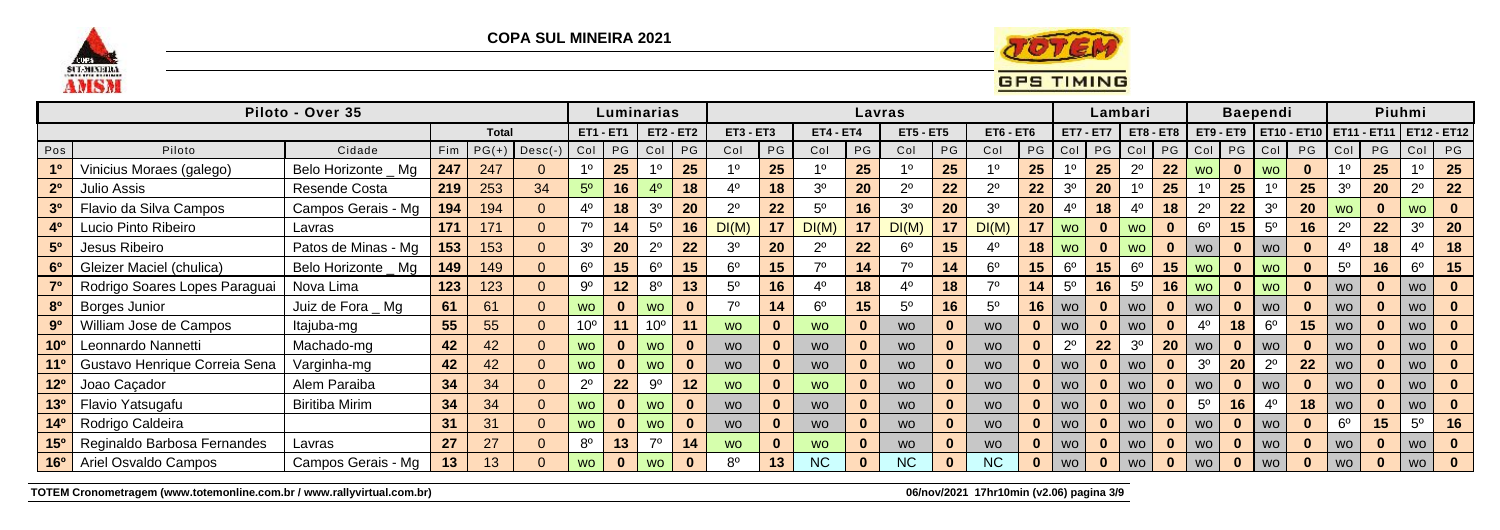



|                 |                               | Piloto - Over 45         |                 |                |                 |                 | Luminarias<br><b>ET1 - ET1</b><br><b>ET2 - ET2</b> |                 |                 |                  |                |                  |              | Lavras           |                  |                 |                |                  | Lambari        |                 |              |                |              | Baependi       |              |                 | Piuhmi       |                    |               |
|-----------------|-------------------------------|--------------------------|-----------------|----------------|-----------------|-----------------|----------------------------------------------------|-----------------|-----------------|------------------|----------------|------------------|--------------|------------------|------------------|-----------------|----------------|------------------|----------------|-----------------|--------------|----------------|--------------|----------------|--------------|-----------------|--------------|--------------------|---------------|
|                 |                               |                          |                 | <b>Total</b>   |                 |                 |                                                    |                 |                 | <b>ET3 - ET3</b> |                | <b>ET4 - ET4</b> |              | <b>ET5 - ET5</b> |                  | $ET6 - ET6$     |                | <b>ET7 - ET7</b> |                |                 | $ET8 - ET8$  |                | ET9 - ET9    | ET10 -         | $-ET10$      | ET11            | <b>ET11</b>  | <b>ET12 - ET12</b> |               |
| Pos             | Piloto                        | Cidade                   | Fim             | $PG(+)$        | $\vert$ Desc(-) | $Col$ PG        |                                                    | Co <sub>1</sub> | PG              | Col              | PG             | Col              | PG           | Col              | $\mathsf{PG}$    | Col             | PG             | Col              | PG             | Col             | PG           | Col            | P G          | Col            | PG           | Col             | PG           | Col                | $\mathsf{PG}$ |
| 1 <sup>0</sup>  | Claudio Teixeira Ribeiro      | Ubá Mg                   | 206             | 224            | 18              | $2^{\circ}$     | 22                                                 | $1^{\circ}$     | 25              | $7^\circ$        | 14             | 11 <sup>o</sup>  | 10           | 3 <sup>o</sup>   | 20               | 13 <sup>o</sup> | 8              | 10 <sup>o</sup>  | 11             | 1 <sup>0</sup>  | 25           | 1 <sup>0</sup> | 25           | $2^{\circ}$    | 22           | $2^{\circ}$     | 22           | 3 <sup>o</sup>     | 20            |
| 2 <sup>0</sup>  | Fabio Manoel de Souza Pontes  | Belo Horizonte _ Mg      | 190             | 212            | 22              | 1 <sup>0</sup>  | 25                                                 | 10 <sup>o</sup> | 11              | $4^{\circ}$      | 18             | 7 <sup>0</sup>   | 14           | 10 <sup>o</sup>  | 11               | $9^{\circ}$     | 12             | 3 <sup>o</sup>   | 20             | $9^{\circ}$     | 12           | $2^{\circ}$    | 22           | 1 <sup>0</sup> | 25           | 3 <sup>0</sup>  | 20           | $2^{\circ}$        | 22            |
| 3 <sup>0</sup>  | Jose Carlos de Padua          | São do Paraíso - Mg      | 180             | 200            | 20              | $6^{\circ}$     | 15                                                 | $2^{\circ}$     | 22              | $2^{\circ}$      | 22             | 10 <sup>o</sup>  | 11           | $9^{\rm o}$      | 12               | 3 <sup>0</sup>  | 20             | $12^{\circ}$     | 9              | 4 <sup>0</sup>  | 18           | 4 <sup>0</sup> | 18           | $30$           | 20           | 6 <sup>o</sup>  | 15           | $4^{\circ}$        | 18            |
| 4 <sup>0</sup>  | Edson de Castro Maciel        | Lagoa da Prata -mg       | 179             | 201            | 22              | 4º              | 18                                                 | $4^{\circ}$     | 18              | $5^{\circ}$      | 16             | 3 <sup>o</sup>   | 20           | $2^{\circ}$      | 22               | 11 <sup>0</sup> | 10             | $4^{\circ}$      | 18             | $5^{\rm o}$     | 16           | 3 <sup>o</sup> | 20           | $4^{\circ}$    | 18           | 9 <sup>o</sup>  | 12           | $8^{\circ}$        | 13            |
| 5 <sup>0</sup>  | Kielder Wagner Lopes Cancado  | Nova Lima                | 158             | 158            | $\overline{0}$  | 10 <sup>o</sup> | 11                                                 | 11 <sup>0</sup> | 10              | 3 <sup>0</sup>   | 20             | 5 <sup>0</sup>   | 16           | $8^{\circ}$      | 13               | 4 <sup>0</sup>  | 18             | 1 <sup>0</sup>   | 25             | $8^{\circ}$     | 13           | <b>WO</b>      | $\bf{0}$     | <b>WO</b>      | $\mathbf{0}$ | 5 <sup>0</sup>  | 16           | $5^{\circ}$        | 16            |
| 6 <sup>0</sup>  | Ronan Chaves                  | Belo Horizonte _ Mg      | 144             | 144            | $\Omega$        | 3 <sup>o</sup>  | 20                                                 | $9^{\rm o}$     | 12              | 1 <sup>0</sup>   | 25             | $1^{\circ}$      | 25           | 40               | 18               | $5^{\rm o}$     | 16             | <b>WO</b>        | $\mathbf{0}$   | <b>WO</b>       | $\mathbf{0}$ | <b>WO</b>      | $\bf{0}$     | <b>WO</b>      | $\mathbf{0}$ | $7^\circ$       | 14           | $7^\circ$          | 14            |
| 7 <sup>o</sup>  | Noe de Oliveira - Primo Motos | Formiga                  | 142             | 142            | $\Omega$        | $8^{\circ}$     | 13                                                 | 3 <sup>0</sup>  | 20              | <b>WO</b>        | $\bf{0}$       | <b>WO</b>        | $\mathbf{0}$ | <b>WO</b>        | $\mathbf{0}$     | <b>WO</b>       | $\mathbf{0}$   | $2^{\circ}$      | 22             | 3 <sup>o</sup>  | 20           | 5 <sup>0</sup> | 16           | 6 <sup>o</sup> | 15           | DI(M)           | 18           | DI(M)              | 18            |
| 8 <sup>0</sup>  | Reginaldo Barbosa Fernandes   | Lavras                   | 110             | 110            | $\Omega$        | wo              | $\bf{0}$                                           | <b>WO</b>       | $\mathbf{0}$    | DI(M)            | 14             | DI(M)            | 14           | DI(M)            | 14               | DI(M)           | 14             | $9^{\rm o}$      | 12             | $6^{\circ}$     | 15           | $7^\circ$      | 14           | $8^{\circ}$    | 13           | <b>WO</b>       | $\bf{0}$     | <b>WO</b>          | $\mathbf{0}$  |
| 9 <sup>0</sup>  | Paulo Roberto Costa           | Sao Joao Nepomuceno      | 97              | 97             | $\overline{0}$  | $5^{\circ}$     | 16                                                 | $7^\circ$       | 14              | 15 <sup>o</sup>  | 6              | <b>NC</b>        | $\mathbf{0}$ | $6^{\circ}$      | 15               | $12^{\circ}$    | 9              | $6^{\rm o}$      | 15             | $2^{\circ}$     | 22           | <b>WO</b>      | $\mathbf{0}$ | <b>WO</b>      | $\mathbf{0}$ | <b>WO</b>       | $\mathbf{0}$ | <b>WO</b>          | $\mathbf{0}$  |
| 10 <sup>o</sup> | Domingos dos Santos Caputo    | Juiz de Fora _ Mg        | 87              | 87             | $\Omega$        | $12^{\circ}$    | 9                                                  | 14 <sup>°</sup> | $\overline{7}$  | 10 <sup>o</sup>  | 11             | $12^{\circ}$     | 9            | $12^{\circ}$     | 9                | $6^{\circ}$     | 15             | $8^{\rm o}$      | 13             | $7^{\circ}$     | 14           | <b>WO</b>      | $\mathbf 0$  | <b>WO</b>      | $\mathbf{0}$ | <b>WO</b>       | $\mathbf{0}$ | <b>WO</b>          | $\mathbf{0}$  |
| 11 <sup>0</sup> | <b>Claudio Hiert</b>          | Toledo - Pr              | 83              | 83             | $\Omega$        | <b>WO</b>       | $\bf{0}$                                           | <b>WO</b>       | $\mathbf{0}$    | $6^{\circ}$      | 15             | 4 <sup>0</sup>   | 18           | $1^{\circ}$      | 25               | $1^{\circ}$     | 25             | <b>WO</b>        | $\mathbf{0}$   | <b>WO</b>       | $\bf{0}$     | <b>WO</b>      | $\mathbf 0$  | <b>WO</b>      | $\mathbf{0}$ | <b>WO</b>       | $\mathbf 0$  | <b>WO</b>          | $\mathbf{0}$  |
| 12 <sup>o</sup> | Alisson Branco                | Lagoa da Prata -mg       | 68              | 68             | $\Omega$        | 90              | $12$                                               | 15 <sup>o</sup> | $6\phantom{1}$  | <b>WO</b>        | $\mathbf 0$    | <b>WO</b>        | $\bf{0}$     | <b>WO</b>        | $\mathbf{0}$     | <b>WO</b>       | $\mathbf{0}$   | <b>WO</b>        | $\mathbf{0}$   | <b>WO</b>       | $\mathbf{0}$ | <b>WO</b>      | $\mathbf 0$  | <b>WO</b>      | $\mathbf{0}$ | 1 <sup>0</sup>  | 25           | $1^{\circ}$        | 25            |
| 13 <sup>0</sup> | Eduardo Salvarani             | Sao Joao Nepomuceno      | 67              | 67             | $\Omega$        | <b>WO</b>       | $\bf{0}$                                           | <b>WO</b>       | $\mathbf{0}$    | $12^{\circ}$     | 9              | $2^{\circ}$      | 22           | $7^{\circ}$      | 14               | $2^{\circ}$     | 22             | WO               | $\mathbf{0}$   | <b>WO</b>       | $\bf{0}$     | <b>WO</b>      | $\mathbf{0}$ | <b>WO</b>      | $\mathbf{0}$ | <b>WO</b>       | $\bf{0}$     | <b>WO</b>          | $\mathbf{0}$  |
| 14 <sup>0</sup> | Adriano de Oliveira           | Itajuba-mg               | 62              | 62             | $\Omega$        | 19°             | $\overline{2}$                                     | 13 <sup>o</sup> | 8               | <b>WO</b>        | $\mathbf{0}$   | <b>WO</b>        | $\mathbf{0}$ | <b>WO</b>        | $\mathbf{0}$     | <b>WO</b>       | $\mathbf{0}$   | $5^{\rm o}$      | 16             | $12^{\circ}$    | 9            | $8^{\rm o}$    | 13           | $7^\circ$      | 14           | <b>WO</b>       | $\mathbf{0}$ | <b>WO</b>          | $\mathbf{0}$  |
| <b>15°</b>      | Douglas Costa                 | Itajuba-mg               | 60              | 60             | $\Omega$        | $7^\circ$       | 14                                                 | $6^{\circ}$     | 15              | <b>WO</b>        | $\bf{0}$       | <b>WO</b>        | $\mathbf{0}$ | <b>WO</b>        | $\mathbf{0}$     | <b>WO</b>       | $\mathbf{0}$   | <b>WO</b>        | $\mathbf{0}$   | <b>WO</b>       | $\bf{0}$     | 6 <sup>o</sup> | 15           | $5^{\circ}$    | 16           | <b>WO</b>       | $\bf{0}$     | <b>WO</b>          | $\mathbf{0}$  |
| <b>16°</b>      | Claudio Ney de Faria Maia     | Nova Lima                | 56              | 56             | $\Omega$        | WO              | $\Omega$                                           | <b>WO</b>       | $\mathbf{0}$    | $8^{\circ}$      | 13             | $8^{\circ}$      | 13           | $5^{\circ}$      | 16               | $7^{\circ}$     | 14             | WO               | $\bf{0}$       | <b>WO</b>       | $\bf{0}$     | WO             | - 0          | <b>WO</b>      | $\mathbf{0}$ | <b>WO</b>       | $\bf{0}$     | <b>WO</b>          | $\mathbf{0}$  |
| 170             | Marcio Jose Miranda           | Lagoa da Prata -mg       | 54              | 54             | $\overline{0}$  | 11 <sup>°</sup> | 10                                                 | $5^{\circ}$     | 16              | <b>WO</b>        | $\bf{0}$       | <b>WO</b>        | $\mathbf{0}$ | <b>WO</b>        | $\mathbf{0}$     | <b>WO</b>       | $\mathbf{0}$   | <b>WO</b>        | $\mathbf{0}$   | <b>WO</b>       | $\mathbf{0}$ | <b>WO</b>      | $\mathbf{0}$ | <b>WO</b>      | $\mathbf{0}$ | 8 <sup>o</sup>  | 13           | 6 <sup>o</sup>     | 15            |
| <b>18º</b>      | Edney Jose da Silva           | Resende Costa            | 52              | 52             | $\Omega$        | 17°             | $\overline{\mathbf{4}}$                            | <b>NC</b>       | $\mathbf{0}$    | 13 <sup>o</sup>  | 8              | 13 <sup>o</sup>  | 8            | 11°              | 10               | 10 <sup>o</sup> | 11             | <b>WO</b>        | $\mathbf{0}$   | <b>WO</b>       | $\bf{0}$     | <b>WO</b>      | $\bf{0}$     | <b>WO</b>      | $\mathbf{0}$ | 10 <sup>o</sup> | 11           | <b>NC</b>          | $\mathbf{0}$  |
| 190             | Carlos Roberto Moreira        | Cascavel                 | 42              | 42             | $\Omega$        | <b>WO</b>       | $\Omega$                                           | <b>WO</b>       | $\mathbf{0}$    | $9^{\circ}$      | 12             | $6^{\circ}$      | 15           | 13 <sup>o</sup>  | $\boldsymbol{8}$ | 14 <sup>°</sup> | $\overline{7}$ | <b>WO</b>        | $\mathbf{0}$   | <b>WO</b>       | $\bf{0}$     | <b>WO</b>      | $\bf{0}$     | <b>WO</b>      | $\mathbf{0}$ | <b>WO</b>       | $\bf{0}$     | <b>WO</b>          | $\mathbf{0}$  |
| $20^{\circ}$    | Marco Antonio Pazos Garcia    | Atibaia                  | 42              | 42             | $\Omega$        | <b>WO</b>       | $\Omega$                                           | <b>WO</b>       | $\mathbf{0}$    | 11 <sup>°</sup>  | 10             | $9^{\circ}$      | 12           | $14^{\circ}$     | $\overline{7}$   | $8^{\circ}$     | 13             | <b>WO</b>        | $\bf{0}$       | <b>WO</b>       | $\bf{0}$     | <b>WO</b>      | $\bf{0}$     | <b>WO</b>      | $\mathbf{0}$ | <b>WO</b>       | $\bf{0}$     | <b>WO</b>          | $\mathbf{0}$  |
| 21°             | Wenderson de Souza Duarte     | Petropolis               | 30              | 30             | $\Omega$        | <b>WO</b>       | $\Omega$                                           | <b>WO</b>       | $\mathbf{0}$    | <b>WO</b>        | $\mathbf{0}$   | <b>WO</b>        | $\mathbf{0}$ | <b>WO</b>        | $\mathbf{0}$     | <b>WO</b>       | $\mathbf{0}$   | WO               | $\mathbf{0}$   | WO              | $\mathbf{0}$ | <b>WO</b>      | $\mathbf{0}$ | <b>WO</b>      | $\mathbf{0}$ | 4 <sup>0</sup>  | 18           | $9^{\circ}$        | 12            |
| $22^{\circ}$    | Wanderlei de Souza (wand)     | Bragança Paulista-sp     | 25              | 25             | $\Omega$        | <b>WO</b>       | $\bf{0}$                                           | <b>WO</b>       | $\mathbf{0}$    | <b>WO</b>        | $\mathbf{0}$   | <b>WO</b>        | $\mathbf{0}$ | <b>WO</b>        | $\mathbf{0}$     | <b>WO</b>       | $\mathbf{0}$   | 7 <sup>0</sup>   | 14             | 10 <sup>o</sup> | 11           | <b>WO</b>      | $\bf{0}$     | <b>WO</b>      | $\mathbf{0}$ | <b>WO</b>       | $\mathbf{0}$ | <b>WO</b>          | $\bf{0}$      |
| 230             | Luciano Torres Moreira        | Pouso Alegre - Mg        | 20              | 20             | $\Omega$        | <b>WO</b>       | $\Omega$                                           | <b>WO</b>       | $\mathbf{0}$    | <b>WO</b>        | $\mathbf{0}$   | <b>WO</b>        | $\bf{0}$     | <b>WO</b>        | $\mathbf{0}$     | <b>WO</b>       | $\mathbf{0}$   | 11 <sup>°</sup>  | 10             | $11^{\circ}$    | 10           | <b>WO</b>      | - 0          | <b>WO</b>      | $\mathbf{0}$ | <b>WO</b>       | $\bf{0}$     | <b>WO</b>          | $\mathbf{0}$  |
| 24 <sup>o</sup> | Mauricio Marques Miranda      | Lagoa da Prata -mg       | 19              | 19             | $\Omega$        | 15 <sup>o</sup> | 6                                                  | $8^{\circ}$     | 13              | <b>WO</b>        | $\mathbf{0}$   | <b>WO</b>        | $\bf{0}$     | <b>WO</b>        | $\mathbf{0}$     | <b>WO</b>       | $\mathbf{0}$   | WO               | $\mathbf{0}$   | <b>WO</b>       | $\bf{0}$     | <b>WO</b>      | $\bf{0}$     | <b>WO</b>      | $\mathbf{0}$ | <b>WO</b>       | $\bf{0}$     | <b>WO</b>          | $\mathbf{0}$  |
| <b>25°</b>      | Alan Bertoldi                 | Cassia                   | 16              | 16             | $\Omega$        | WO              | $\bf{0}$                                           | <b>WO</b>       | $\mathbf{0}$    | <b>WO</b>        | $\bf{0}$       | <b>WO</b>        | $\mathbf{0}$ | WO               | $\mathbf{0}$     | <b>WO</b>       | $\mathbf{0}$   | 15 <sup>o</sup>  | $6\phantom{1}$ | <b>NC</b>       | $\mathbf{0}$ | WO             | $\mathbf{0}$ | <b>WO</b>      | $\mathbf{0}$ | 11 <sup>0</sup> | 10           | <b>NC</b>          | $\mathbf{0}$  |
| 26 <sup>o</sup> | Belmar Eduardo Cunha          | Sao Jose dos Campos - Sp | 16              | 16             | $\Omega$        | $14^{\circ}$    | $\overline{7}$                                     | $12^{\circ}$    | 9               | <b>WO</b>        | $\bf{0}$       | <b>WO</b>        | $\mathbf{0}$ | <b>WO</b>        | $\mathbf{0}$     | <b>WO</b>       | $\mathbf{0}$   | <b>WO</b>        | $\mathbf{0}$   | <b>WO</b>       | $\bf{0}$     | <b>WO</b>      | $\mathbf{0}$ | <b>WO</b>      | $\mathbf{0}$ | <b>WO</b>       | $\mathbf{0}$ | <b>WO</b>          | $\mathbf{0}$  |
| <b>27º</b>      | <b>Marcelo Fiore</b>          | Sao Lourenço             | 12              | 12             | $\Omega$        | 13 <sup>o</sup> | 8                                                  | 17 <sup>°</sup> | $\overline{4}$  | <b>WO</b>        | $\mathbf 0$    | <b>WO</b>        | $\mathbf{0}$ | <b>WO</b>        | $\mathbf{0}$     | <b>WO</b>       | $\mathbf{0}$   | <b>WO</b>        | $\mathbf{0}$   | <b>WO</b>       | $\bf{0}$     | <b>WO</b>      | $\mathbf{0}$ | <b>WO</b>      | $\mathbf{0}$ | <b>WO</b>       | $\mathbf 0$  | <b>WO</b>          | $\mathbf{0}$  |
| <b>28°</b>      | Fabio Mourão                  | Poços de Caldas          | 8               | 8              | $\Omega$        | WO              | $\bf{0}$                                           | <b>WO</b>       | $\mathbf{0}$    | <b>WO</b>        | $\mathbf{0}$   | <b>WO</b>        | $\bf{0}$     | WO               | $\mathbf{0}$     | <b>WO</b>       | $\mathbf{0}$   | 13 <sup>°</sup>  | 8              | <b>NC</b>       | $\bf{0}$     | WO             | $\mathbf 0$  | <b>WO</b>      | $\mathbf{0}$ | <b>WO</b>       | $\bf{0}$     | <b>WO</b>          | $\mathbf{0}$  |
| <b>29°</b>      | Roberto Luis Ferraz           | Sao Jose dos Campos - Sp | 8               | 8              | $\Omega$        | $20^{\circ}$    |                                                    | <b>NC</b>       | $\mathbf{0}$    | <b>WO</b>        | $\mathbf 0$    | <b>WO</b>        | $\mathbf{0}$ | <b>WO</b>        | $\mathbf{0}$     | <b>WO</b>       | $\mathbf{0}$   | $14^{\circ}$     |                | <b>NC</b>       | $\mathbf{0}$ | <b>WO</b>      | $\bf{0}$     | <b>WO</b>      | $\mathbf{0}$ | <b>WO</b>       | $\mathbf 0$  | <b>WO</b>          | $\mathbf{0}$  |
| 30 <sup>o</sup> | <b>Adilson Borges</b>         | <b>Bonfim</b>            | 8               | 8              | $\Omega$        | 18 <sup>o</sup> | $\mathbf{3}$                                       | 16 <sup>o</sup> | $5\phantom{.0}$ | <b>WO</b>        | $\bf{0}$       | <b>WO</b>        | $\mathbf{0}$ | <b>WO</b>        | $\mathbf{0}$     | <b>WO</b>       | $\mathbf{0}$   | WO               | $\mathbf{0}$   | <b>WO</b>       | $\bf{0}$     | WO             | $\mathbf{0}$ | <b>WO</b>      | $\bf{0}$     | <b>WO</b>       | $\bf{0}$     | <b>WO</b>          | $\mathbf{0}$  |
| 31 <sup>o</sup> | Anderson Clei Vargas          | Corupa                   | $\overline{7}$  | $\overline{7}$ | U               | <b>WO</b>       | $\bf{0}$                                           | <b>WO</b>       | $\mathbf{0}$    | $14^{\circ}$     | $\overline{7}$ | <b>NC</b>        | $\Omega$     | <b>NC</b>        | $\mathbf{0}$     | <b>NC</b>       | $\bf{0}$       | <b>WO</b>        | $\mathbf{0}$   | <b>WO</b>       | $\bf{0}$     | <b>WO</b>      | - 0          | <b>WO</b>      | $\mathbf{0}$ | <b>WO</b>       | $\bf{0}$     | <b>WO</b>          | $\mathbf{0}$  |
| 32 <sup>o</sup> | Leildo Silva                  | Sao Jose dos Campos - Sp | $5\phantom{.0}$ | 5              |                 | 16 <sup>o</sup> | $\overline{\mathbf{5}}$                            | <b>NC</b>       | $\mathbf{0}$    | <b>WO</b>        | $\mathbf{0}$   | <b>WO</b>        | $\mathbf{0}$ | <b>WO</b>        | $\mathbf{0}$     | <b>WO</b>       | $\bf{0}$       | WO               | $\bf{0}$       | WO              | 0            | <b>WO</b>      | $\bf{0}$     | <b>WO</b>      | $\bf{0}$     | <b>WO</b>       | $\bf{0}$     | <b>WO</b>          | $\bf{0}$      |

TOTEM Cronometragem (www.totemonline.com.br / www.rallyvirtual.com.br)

06/nov/2021 17hr10min (v2.06) pagina 4/9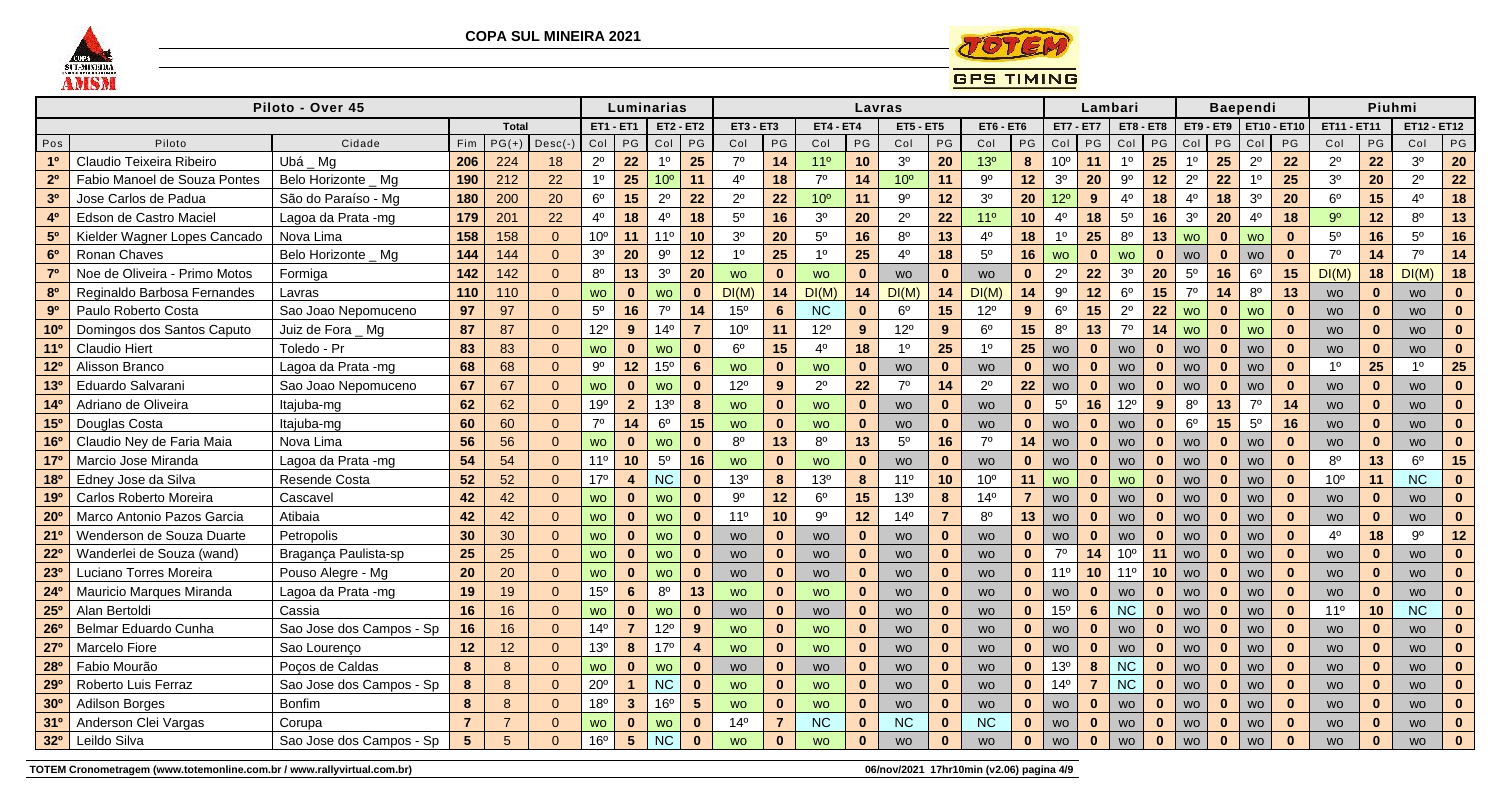



|                                    |                                             | Piloto - Intermediaria                  |                     |                     |                      |                          |                          | Luminarias                |                      |                        |                              |                   |                          | Lavras                 |                         |                              |                                |                                    | Lambari                      |                           |                         |                        |                | <b>Baependi</b>           |                      |                        | Piuhmi                       |                        |                              |
|------------------------------------|---------------------------------------------|-----------------------------------------|---------------------|---------------------|----------------------|--------------------------|--------------------------|---------------------------|----------------------|------------------------|------------------------------|-------------------|--------------------------|------------------------|-------------------------|------------------------------|--------------------------------|------------------------------------|------------------------------|---------------------------|-------------------------|------------------------|----------------|---------------------------|----------------------|------------------------|------------------------------|------------------------|------------------------------|
|                                    |                                             |                                         |                     | <b>Total</b>        |                      | <b>ET1 - ET1</b>         |                          | <b>ET2 - ET2</b>          |                      | <b>ET3 - ET3</b>       |                              | <b>ET4 - ET4</b>  |                          | <b>ET5 - ET5</b>       |                         |                              | $ET6 - ET6$                    | <b>ET7 - ET7</b>                   |                              | <b>ET8 - ET8</b>          |                         | ET9 - ET9              |                | <b>ET10 - ET10</b>        |                      | <b>ET11 - ET11</b>     |                              | ET12 - ET12            |                              |
| Pos                                | Piloto                                      | Cidade                                  | Fim                 | $PG(+)$             | $Desc(-)$            | $Col$ $PG$               |                          | Col                       | PG                   | Col                    | PG                           | $Col$ $PG$        |                          | Col                    | P                       | Col                          | PG                             | Col                                | $P$ G                        | Col                       | PG                      | $Col$ $PG$             |                | Col                       | PG                   | Col                    | PG                           | Col                    | PG                           |
| 1 <sup>0</sup>                     | Pedro Lucas Rocha Dias                      | Paraguaçu - Mg                          | 213                 | 221                 | 8                    | 1º                       | 25                       | 17 <sup>o</sup>           | 4                    | $2^{\circ}$            | 22                           | 1 <sup>0</sup>    | 25                       | $12^{\circ}$           | 9                       | 17 <sup>°</sup>              | 4                              | $1^{\circ}$                        | 25                           | $1^{\circ}$               | 25                      | $1^{\circ}$            | 25             | 10                        | 25                   | 70                     | 14                           | $4^{\circ}$            | 18                           |
| 2 <sup>0</sup>                     | Carlos Cesar Santos Oliveira                | São do Paraíso - Mg                     | 189                 | 206                 | 17                   | 18°                      | $\mathbf{3}$             | $2^{\circ}$               | 22                   | $5^{\circ}$            | 16                           | $2^{\circ}$       | 22                       | $2^{\circ}$            | 22                      | $5^{\circ}$                  | 16                             | 70                                 | 14                           | $5^{\circ}$               | 16                      | $2^{\circ}$            | 22             | $2^{\circ}$               | 22                   | $5^{\circ}$            | 16                           | $6^{\rm o}$            | 15                           |
| 3 <sup>0</sup>                     | <b>Gabriel Amaral Ferreira</b>              | Moema-mg                                | 162                 | 178                 | 16                   | $5^{\circ}$              | 16                       | $7^\circ$                 | 14                   | $12^{\circ}$           | 9                            | $9^{\circ}$       | 12                       | $4^{\circ}$            | 18                      | $2^{\circ}$                  | 22                             | $5^{\circ}$                        | 16                           | 11 <sup>°</sup>           | 10                      | 14 <sup>°</sup>        |                | 3 <sup>0</sup>            | 20                   | 40                     | 18                           | $5^{\circ}$            | 16                           |
| 4 <sup>0</sup>                     | <b>Marino Botta Alves</b>                   | Jaboticabal                             | 156                 | 156                 | $\Omega$             | $2^{\circ}$              | 22                       | $4^{\circ}$               | 18                   | 15 <sup>o</sup>        | $6\phantom{1}$               | $6^{\circ}$       | 15                       | 3 <sup>o</sup>         | 20                      | 3 <sup>0</sup>               | 20                             | $4^{\circ}$                        | 18                           | 16 <sup>o</sup>           | $5\phantom{.0}$         | $7^\circ$              | 14             | $4^{\circ}$               | 18                   | <b>WO</b>              | $\mathbf{0}$                 | <b>WO</b>              | $\mathbf{0}$                 |
| 5 <sup>0</sup>                     | <b>Breno Augusto Simoes</b>                 | Sete Lagoas - Mg                        | 148                 | 148                 | $\Omega$             | <b>WO</b>                | $\mathbf{0}$             | <b>WO</b>                 | $\bf{0}$             | 1 <sup>0</sup>         | 25                           | 10 <sup>o</sup>   | 11                       | $6^{\circ}$            | 15                      | $6^{\rm o}$                  | 15                             | $2^{\circ}$                        | 22                           | 3 <sup>o</sup>            | 20                      | <b>WO</b>              | $\mathbf{0}$   | <b>WO</b>                 | $\mathbf{0}$         | 3 <sup>o</sup>         | 20                           | 3 <sup>o</sup>         | 20                           |
| 6 <sup>0</sup>                     | Joao Rafael Andretto                        | Barbacena _ Mg                          | 132                 | 132                 | $\Omega$             | 4º                       | 18                       | 11 <sup>°</sup>           | 10                   | 11 <sup>0</sup>        | 10                           | 13 <sup>o</sup>   | 8                        | 10 <sup>o</sup>        | 11                      | 1 <sup>0</sup>               | 25                             | <b>NC</b>                          | $\mathbf{0}$                 | <b>NC</b>                 | $\bf{0}$                | $4^{\circ}$            | 18             | $11^{\circ}$              | 10                   | 11 <sup>°</sup>        | 10                           | $9^{\rm o}$            | 12                           |
|                                    | <b>Charles Pio</b>                          | Lagoa da Prata -mg<br>Piumhi            | 122                 | 122                 | $\Omega$             | 10 <sup>o</sup>          | 11                       | 3 <sup>o</sup>            | 20                   | $9^{\circ}$            | 12                           | $5^{\rm o}$       | 16                       | $8^{\circ}$            | 13                      | $8^{\circ}$                  | 13                             | <b>WO</b>                          | $\bf{0}$                     | <b>WO</b><br>$7^{\circ}$  | $\bf{0}$                | WO<br>3 <sup>0</sup>   | $\bf{0}$       | WO                        | $\bf{0}$             | $6^{\circ}$            | 15                           | $2^{\circ}$            | 22                           |
| 8 <sup>0</sup><br>9 <sup>o</sup>   | Ricardo Rodrigo Elias<br>Thiago Maia        | Nova Lima                               | 77<br>75            | 77<br>75            | $\Omega$<br>$\Omega$ | <b>WO</b>                | $\mathbf{0}$<br>$\bf{0}$ | <b>WO</b><br><b>WO</b>    | $\bf{0}$<br>$\bf{0}$ | WO<br>3 <sup>o</sup>   | $\mathbf{0}$<br>20           | WO<br>$8^{\circ}$ | $\mathbf{0}$<br>13       | WO<br>$1^{\circ}$      | $\mathbf{0}$<br>25      | <b>WO</b><br>16 <sup>o</sup> | $\mathbf{0}$<br>5 <sup>5</sup> | 13 <sup>o</sup><br>17 <sup>°</sup> | 8<br>$\overline{\mathbf{4}}$ | 13 <sup>o</sup>           | 14<br>8                 |                        | 20<br>$\bf{0}$ | $12^{\circ}$<br><b>WO</b> | 9<br>$\bf{0}$        | DI(M)                  | 13<br>$\bf{0}$               | DI(M)                  | 13                           |
| 10 <sup>o</sup>                    | Fabiano Lopes                               | Campo Belo                              | 74                  | 74                  | $\Omega$             | <b>WO</b><br>$9^{\circ}$ | 12                       | 10 <sup>o</sup>           | 11                   | $8^{\circ}$            | 13                           | 11 <sup>°</sup>   | 10                       | $5^{\circ}$            | 16                      | 10 <sup>o</sup>              | 11                             | $20^{\circ}$                       | -1                           | <b>NC</b>                 | $\bf{0}$                | <b>WO</b>              | $\mathbf{0}$   | <b>WO</b>                 | $\bf{0}$             | <b>WO</b><br><b>WO</b> | $\mathbf{0}$                 | <b>WO</b><br><b>WO</b> | $\mathbf{0}$<br>$\mathbf{0}$ |
| 11 <sup>c</sup>                    | Reginaldo Araujo Andrade                    | Belo Horizonte _ Mg                     | 71                  | 71                  | $\Omega$             | $8^{\circ}$              | 13                       | $20^{\circ}$              |                      | 7 <sup>0</sup>         | 14                           | 3 <sup>o</sup>    | 20                       | 11 <sup>°</sup>        | 10                      | 14 <sup>°</sup>              |                                | 19 <sup>o</sup>                    | $\overline{2}$               | 17 <sup>°</sup>           | $\overline{\mathbf{4}}$ | <b>WO</b><br><b>WO</b> | $\bf{0}$       | <b>WO</b>                 | $\bf{0}$             | <b>WO</b>              | $\bf{0}$                     | <b>WO</b>              | $\mathbf{0}$                 |
| 12 <sup>o</sup>                    | Carlos Jose Pinto de Assis                  | Astolfo Dutra                           | 68                  | 68                  | $\Omega$             | <b>WO</b>                | $\bf{0}$                 | <b>WO</b>                 | $\bf{0}$             | $4^{\circ}$            | 18                           | 18 <sup>o</sup>   | $\mathbf{3}$             | 15 <sup>o</sup>        | $6\phantom{1}6$         | 11 <sup>0</sup>              | 10                             | 3 <sup>o</sup>                     | 20                           | 10 <sup>o</sup>           | 11                      | <b>WO</b>              | $\bf{0}$       | <b>WO</b>                 | $\mathbf 0$          | <b>WO</b>              | $\mathbf{0}$                 | <b>WO</b>              | $\mathbf 0$                  |
| 13 <sup>0</sup>                    | Jose Reis Pereira                           | São Thomé das Letras - Mg               | 67                  | 67                  | $\Omega$             | 3 <sup>0</sup>           | 20                       | 1 <sup>0</sup>            | 25                   | <b>WO</b>              | $\mathbf{0}$                 | <b>WO</b>         | $\mathbf{0}$             | <b>WO</b>              | $\mathbf{0}$            | <b>WO</b>                    | $\bf{0}$                       | <b>WO</b>                          | $\mathbf 0$                  | <b>WO</b>                 | $\mathbf{0}$            | 11 <sup>°</sup>        | 10             | $9^{\circ}$               | 12                   | <b>WO</b>              | $\mathbf{0}$                 | <b>WO</b>              | $\mathbf{0}$                 |
| 14 <sup>0</sup>                    | Luciano Torres Moreira                      | Pouso Alegre - Mg                       | 66                  | 66                  | $\Omega$             | $12^{\circ}$             | 9                        | $8^{\circ}$               | 13                   | 13 <sup>o</sup>        | 8                            | 15 <sup>o</sup>   | $6\phantom{1}6$          | $9^{\circ}$            | 12                      | 4º                           | 18                             | <b>WO</b>                          | $\bf{0}$                     | <b>WO</b>                 | $\bf{0}$                | <b>WO</b>              | $\bf{0}$       | <b>WO</b>                 | $\bf{0}$             | <b>WO</b>              | $\mathbf{0}$                 | <b>WO</b>              | $\mathbf 0$                  |
| 15 <sup>0</sup>                    | Leandro Cordeiro da Silva                   | Pirauba                                 | 65                  | 65                  | $\Omega$             | $7^\circ$                | 14                       | 6 <sup>o</sup>            | 15                   | $6^{\circ}$            | 15                           | $7^\circ$         | 14                       | 14 <sup>°</sup>        |                         | NC                           | $\mathbf 0$                    | 28°                                | $\bf{0}$                     | <b>NC</b>                 | $\bf{0}$                | <b>WO</b>              | $\bf{0}$       | <b>WO</b>                 | $\bf{0}$             | <b>WO</b>              | $\bf{0}$                     | <b>WO</b>              | $\mathbf{0}$                 |
| 16 <sup>o</sup>                    | Gustavo Miranda Corcetti                    | Eloi Mendes - Mg                        | 64                  | 64                  | $\Omega$             | 16 <sup>o</sup>          | $5\phantom{1}$           | 16 <sup>o</sup>           | $5\phantom{.0}$      | 16 <sup>o</sup>        | 5 <sub>5</sub>               | 16 <sup>o</sup>   | $5\phantom{.0}$          | 16 <sup>o</sup>        | $5\phantom{1}$          | 13 <sup>o</sup>              | 8                              | 10 <sup>o</sup>                    | 11                           | $20^{\circ}$              | $\mathbf{1}$            | <b>WO</b>              | $\bf{0}$       | <b>WO</b>                 | $\mathbf{0}$         | 12°                    | 9                            | 11 <sup>0</sup>        | 10                           |
| $17^{\circ}$                       | Kaio de Castro Ferreira                     | São Thomé das Letras - Mg               | 60                  | 60                  | $\Omega$             | 15 <sup>o</sup>          | $6\phantom{1}$           | 13 <sup>o</sup>           | 8                    | <b>WO</b>              | $\mathbf{0}$                 | <b>WO</b>         | $\mathbf 0$              | <b>WO</b>              | $\mathbf{0}$            | <b>WO</b>                    | $\bf{0}$                       | 11 <sup>0</sup>                    | 10                           | $12^{\circ}$              | 9                       | $8^{\circ}$            | 13             | 70                        | 14                   | <b>WO</b>              | $\mathbf{0}$                 | <b>WO</b>              | $\mathbf{0}$                 |
| 18 <sup>c</sup>                    | Gustavo dos Santos Santana                  | Sete Lagoas - Mg                        | 57                  | 57                  | $\Omega$             | $6^{\circ}$              | 15                       | 18 <sup>o</sup>           | $\mathbf{3}$         | <b>WO</b>              | $\mathbf{0}$                 | <b>WO</b>         | $\bf{0}$                 | WO                     | $\bf{0}$                | WO                           | $\mathbf 0$                    | WO                                 | $\bf{0}$                     | <b>WO</b>                 | $\bf{0}$                | WO                     | $\mathbf{0}$   | <b>WO</b>                 | $\bf{0}$             | $1^{\circ}$            | 25                           | $7^\circ$              | 14                           |
| 190                                | Giuliano Bueno                              |                                         | 51                  | 51                  | $\Omega$             | <b>WO</b>                | $\bf{0}$                 | WO                        | $\bf{0}$             | <b>WO</b>              | $\mathbf{0}$                 | WO                | $\bf{0}$                 | WO                     | $\mathbf 0$             | WO                           | $\mathbf{0}$                   | <b>WO</b>                          | $\mathbf{0}$                 | WO                        | $\bf{0}$                | $5^{\circ}$            | 16             | 5 <sup>0</sup>            | 16                   | 13 <sup>o</sup>        | 8                            | 10 <sup>o</sup>        | 11                           |
| 20 <sup>o</sup>                    | Mirlei Izaias Santos                        | Lagoa da Prata -mg                      | 47                  | 47                  | $\Omega$             | <b>WO</b>                | $\bf{0}$                 | <b>WO</b>                 | $\bf{0}$             | WO                     | $\bf{0}$                     | <b>WO</b>         | $\bf{0}$                 | <b>WO</b>              | $\bf{0}$                | <b>WO</b>                    | $\mathbf 0$                    | <b>WO</b>                          | $\mathbf{0}$                 | <b>WO</b>                 | $\bf{0}$                | <b>WO</b>              | $\bf{0}$       | <b>WO</b>                 | $\mathbf{0}$         | $2^{\circ}$            | 22                           | $1^{\circ}$            | 25                           |
| 21'                                | Wilmut Mayer Junor                          | Contagem - Mg                           | 46                  | 46                  | $\Omega$             | <b>WO</b>                | $\bf{0}$                 | <b>WO</b>                 | $\bf{0}$             | 10 <sup>o</sup>        | 11                           | $12^{\circ}$      | 9                        | $7^\circ$              | 14                      | $9^{\circ}$                  | 12                             | <b>WO</b>                          | $\bf{0}$                     | <b>WO</b>                 | $\mathbf{0}$            | <b>WO</b>              | $\mathbf{0}$   | <b>WO</b>                 | $\bf{0}$             | <b>WO</b>              | $\mathbf{0}$                 | <b>WO</b>              | $\mathbf{0}$                 |
| $22^{\circ}$                       | Geberson Jesus                              | Três Corações - Mg                      | 46                  | 46                  | $\Omega$             | $20^{\circ}$             |                          | 15 <sup>o</sup>           | 6                    | <b>WO</b>              | $\mathbf{0}$                 | <b>WO</b>         | $\bf{0}$                 | <b>WO</b>              | $\bf{0}$                | WO                           | $\bf{0}$                       | $12^{\circ}$                       | 9                            | 15 <sup>o</sup>           | $6\phantom{1}6$         | 10 <sup>o</sup>        | 11             | $8^{\circ}$               | 13                   | <b>WO</b>              | $\bf{0}$                     | <b>WO</b>              | $\mathbf 0$                  |
| 23 <sup>c</sup>                    | <b>Flavio Navarro Gonçalves</b>             | Alfenas                                 | 45                  | 45                  | $\Omega$             | 17 <sup>°</sup>          | $\overline{4}$           | $9^{\circ}$               | 12                   | 17 <sup>°</sup>        | $\overline{4}$               | 14 <sup>°</sup>   | 7                        | 17 <sup>°</sup>        | $\overline{\mathbf{4}}$ | 70                           | 14                             | $22^{\circ}$                       | $\bf{0}$                     | $24^{\circ}$              | $\bf{0}$                | <b>WO</b>              | $\bf{0}$       | <b>WO</b>                 | $\bf{0}$             | <b>WO</b>              | $\bf{0}$                     | <b>WO</b>              | $\mathbf{0}$                 |
| 24 <sup>c</sup>                    | <b>Marcos Vinicius Murari</b>               | São do Paraíso - Mg                     | 40                  | 40                  | $\Omega$             | <b>WO</b>                | $\mathbf{0}$             | <b>WO</b>                 | $\bf{0}$             | WO                     | $\mathbf{0}$                 | WO                | $\mathbf{0}$             | WO                     | $\mathbf{0}$            | WO                           | $\mathbf{0}$                   | WO                                 | $\mathbf{0}$                 | <b>WO</b>                 | $\bf{0}$                | $12^{\circ}$           | 9              | 10 <sup>o</sup>           | 11                   | 10 <sup>o</sup>        | 11                           | $12^{\circ}$           | 9                            |
| 25 <sup>o</sup>                    | Lucas Silveira Mendes                       | Conceicao dos Ouros                     | 37                  | 37                  | $\Omega$             | <b>WO</b>                | $\mathbf{0}$             | <b>WO</b>                 | $\bf{0}$             | <b>WO</b>              | $\bf{0}$                     | <b>WO</b>         | $\bf{0}$                 | <b>WO</b>              | $\mathbf 0$             | <b>WO</b>                    | $\mathbf{0}$                   | $6^{\circ}$                        | 15                           | $2^{\circ}$               | 22                      | <b>WO</b>              | $\mathbf{0}$   | <b>WO</b>                 | $\bf{0}$             | <b>WO</b>              | $\mathbf{0}$                 | <b>WO</b>              | $\mathbf{0}$                 |
| 26 <sup>o</sup>                    | Leandro Arnhold                             | Passo Fundo                             | 37                  | 37                  | $\overline{0}$       | <b>WO</b>                | $\bf{0}$                 | <b>WO</b>                 | $\bf{0}$             | 14 <sup>°</sup>        | $\overline{7}$               | $4^{\circ}$       | 18                       | 18 <sup>o</sup>        | $\mathbf{3}$            | $12^{\circ}$                 | $9^{\circ}$                    | <b>WO</b>                          | $\bf{0}$                     | <b>WO</b>                 | $\mathbf 0$             | WO                     | $\mathbf{0}$   | <b>WO</b>                 | $\bf{0}$             | <b>WO</b>              | $\mathbf{0}$                 | <b>WO</b>              | $\mathbf{0}$                 |
| $27^\circ$                         | Jonathan Palotti                            | Belo Horizonte _ Mg                     | 30                  | 30                  | $\Omega$             | <b>WO</b>                | $\bf{0}$                 | <b>WO</b>                 | $\bf{0}$             | <b>WO</b>              | $\bf{0}$                     | WO                | $\mathbf 0$              | WO                     | $\mathbf 0$             | WO                           | $\bf{0}$                       | $9^{\circ}$                        | 12                           | $4^{\circ}$               | 18                      | WO                     | $\bf{0}$       | WO                        | $\bf{0}$             | <b>WO</b>              | $\bf{0}$                     | <b>WO</b>              | $\mathbf{0}$                 |
| <b>28<sup>0</sup></b>              | <b>Francis Feliciano Santos</b>             | Paraguaçu - Mg                          | 28                  | 28                  | $\Omega$             | $23^{\circ}$             | $\bf{0}$                 | <b>NC</b>                 | $\bf{0}$             | <b>WO</b>              | $\mathbf{0}$                 | <b>WO</b>         | $\bf{0}$                 | WO                     | $\bf{0}$                | WO                           | $\mathbf{0}$                   | $8^{\circ}$                        | 13                           | 6 <sup>o</sup>            | 15                      | WO                     | $\bf{0}$       | WO                        | $\bf{0}$             | <b>WO</b>              | $\mathbf 0$                  | <b>WO</b>              | $\mathbf 0$                  |
| 29°                                | <b>Renan Freitas</b>                        | Eloi Mendes - Mg                        | 27                  | 27                  | $\Omega$             | <b>WO</b>                | $\mathbf{0}$             | <b>WO</b>                 | $\mathbf{0}$         | WO                     | $\mathbf{0}$                 | wo                | $\mathbf{0}$             | WO                     | $\mathbf{0}$            | WO                           | $\mathbf 0$                    | WO                                 | $\mathbf{0}$                 | WO                        | $\mathbf{0}$            | Q <sub>0</sub><br>◡    | 12             | $6^{\rm o}$               | 15                   | WO                     | $\mathbf{0}$                 | WO                     |                              |
| 30 <sup>o</sup>                    | Weidson Silva Miranda                       | Varginha-mg                             | 24                  | 24                  | $\Omega$             | 13 <sup>°</sup>          | 8                        | $5^{\circ}$               | 16                   | <b>WO</b>              | $\mathbf{0}$                 | <b>WO</b>         | $\mathbf 0$              | WO                     | $\mathbf{0}$            | <b>WO</b>                    | $\mathbf{0}$                   | WO                                 | $\mathbf{0}$                 | <b>WO</b>                 | $\mathbf{0}$            | WO                     | $\mathbf{0}$   | WO                        | $\mathbf 0$          | <b>WO</b>              | $\mathbf{0}$                 | <b>WO</b>              | $\mathbf{0}$                 |
| 31 <sup>0</sup>                    | Pablo Rodrigues Dias                        | Paraguaçu - Mg                          | 23                  | 23                  | $\Omega$             | <b>WO</b>                | $\bf{0}$                 | <b>WO</b>                 | $\bf{0}$             | WO                     | $\bf{0}$                     | WO                |                          | WO                     | $\bf{0}$                | WO                           | $\mathbf{0}$                   | WO                                 | $\bf{0}$                     | WO                        | $\bf{0}$                | $6^{\circ}$            | 15             | 13 <sup>°</sup>           | 8                    | WO                     | $\mathbf{0}$                 | <b>WO</b>              | $\mathbf{0}$                 |
| 32 <sup>o</sup>                    | Luiz Carlos Franzoni                        | Rolandia                                | 21                  | 21                  | $\Omega$             | <b>WO</b>                | $\mathbf{0}$             | <b>WO</b>                 | $\bf{0}$             | 18 <sup>o</sup>        | $\mathbf{3}$                 | 17°               |                          | 13 <sup>o</sup>        | 8                       | 15 <sup>o</sup>              | $6\phantom{a}$                 | <b>WO</b>                          | $\mathbf{0}$                 | <b>WO</b>                 | $\mathbf{0}$            | <b>WO</b>              | $\bf{0}$       | <b>WO</b>                 | $\mathbf{0}$         | <b>WO</b>              | $\mathbf 0$                  | <b>WO</b>              | $\mathbf{0}$                 |
| 330                                | Maykon Souza Silva                          | Campo Belo                              | 20                  | 20                  | $\Omega$             | 28°                      | $\mathbf{0}$             | <b>NC</b>                 | $\bf{0}$             | <b>WO</b>              | $\mathbf{0}$                 | <b>WO</b>         | $\bf{0}$                 | <b>WO</b>              | $\bf{0}$                | <b>WO</b>                    | $\mathbf{0}$                   | <b>WO</b>                          | $\bf{0}$                     | <b>WO</b>                 | $\bf{0}$                | <b>WO</b>              | $\bf{0}$       | <b>WO</b>                 | $\bf{0}$             | 14 <sup>°</sup>        | $\overline{7}$               | $8^{\circ}$            | 13                           |
| 34 <sup>o</sup>                    | <b>Olacir Pontieri Filho</b>                | Itapolis                                | 20                  | 20                  | $\overline{0}$       | <b>WO</b>                | $\mathbf{0}$             | <b>WO</b>                 | $\bf{0}$             | WO                     | $\mathbf{0}$                 | WO                | $\bf{0}$                 | WO                     | $\mathbf 0$             | <b>WO</b>                    | $\mathbf{0}$                   | WO                                 | $\mathbf{0}$                 | <b>WO</b>                 | $\mathbf{0}$            | WO                     | $\bf{0}$       | WO                        | $\bf{0}$             | $8^{\circ}$            | 13                           | $14^{\circ}$           | 7 <sup>1</sup>               |
| 35 <sup>o</sup>                    | Gustavo Siqueira dos Reis                   | Lambari - Mg                            | 20                  | 20                  | $\overline{0}$       | <b>WO</b>                | $\bf{0}$                 | <b>WO</b>                 | $\bf{0}$             | <b>WO</b>              | $\mathbf{0}$                 | WO                | $\bf{0}$                 | <b>WO</b>              | $\bf{0}$                | WO                           | $\mathbf{0}$                   | 14 <sup>°</sup>                    |                              | 8 <sup>o</sup>            | 13                      | <b>WO</b>              |                | WO                        | $\bf{0}$             | <b>WO</b>              | $\bf{0}$                     | <b>WO</b>              | $\mathbf{0}$                 |
| 36 <sup>o</sup>                    | Yago Barreto                                | Santos Dumont                           | 20                  | 20                  | $\Omega$             | <b>WO</b>                | $\bf{0}$                 | <b>WO</b>                 |                      | <b>WO</b>              | $\mathbf{0}$                 | WO                | $\bf{0}$                 | <b>WO</b>              | $\bf{0}$                | <b>WO</b>                    |                                | <b>WO</b>                          | $\bf{0}$                     | <b>WO</b>                 | $\bf{0}$                | WO                     |                | WO                        | $\bf{0}$             | $9^{\circ}$            | 12                           | 13 <sup>°</sup>        | 8                            |
| 37 <sup>o</sup>                    | Jose Heleno Alves                           | Descoberto-mg                           | 18                  | 18                  | $\Omega$             | <b>WO</b>                | $\mathbf{0}$             | <b>WO</b>                 | $\bf{0}$             | <b>WO</b>              | $\mathbf{0}$                 | WO                | $\bf{0}$                 | WO                     | $\mathbf{0}$            | WO                           | $\mathbf{0}$                   | 15 <sup>o</sup>                    | 6                            | $9^{\circ}$               | 12                      | WO                     | $\mathbf{0}$   | WO                        | $\bf{0}$             | <b>WO</b>              | $\mathbf{0}$                 | <b>WO</b>              | $\mathbf{0}$                 |
| <b>38°</b>                         | <b>Eduardo Valerio Pereira</b>              | Três Corações - Mg                      | 15                  | 15                  | $\Omega$             | 11 <sup>°</sup>          | 10                       | 21°                       | $\bf{0}$             | <b>WO</b>              | $\mathbf{0}$                 | <b>WO</b>         | $\bf{0}$                 | WO                     | $\mathbf 0$             | WO                           | $\mathbf{0}$                   | 16 <sup>o</sup>                    | $5\phantom{.0}$              | 21°                       | $\bf{0}$                | <b>WO</b>              | $\bf{0}$       | WO                        | $\mathbf{0}$         | <b>WO</b>              | $\bf{0}$                     | <b>WO</b>              | $\mathbf{0}$                 |
| <b>39°</b>                         | Leandro Alves E Castro                      | Lagoa da Prata -mg                      | 12                  | 12                  | $\overline{0}$       | <b>WO</b><br>19°         |                          | <b>WO</b><br>$12^{\circ}$ |                      | WO                     | $\bf{0}$                     | WO                |                          | WO                     | 0                       | WO                           | $\mathbf 0$                    | WO                                 | 0                            | WO                        | $\bf{0}$                | WO                     |                | WO                        | 0                    | 15 <sup>o</sup>        | 6                            | 15 <sup>o</sup>        | 6 <sup>1</sup>               |
| 40°                                | Evaldo Neves Machado                        | Boa Esperança                           | 11                  | 11                  | $\overline{0}$       |                          | $\overline{2}$           |                           | 9                    | <b>WO</b>              | $\mathbf{0}$                 | <b>WO</b>         | $\mathbf{0}$             | <b>WO</b>              | $\mathbf{0}$            | WO                           | $\mathbf{0}$                   | WO                                 | $\mathbf{0}$<br>$\Omega$     | WO                        | $\mathbf{0}$            | WO<br>13 <sup>o</sup>  | $\bf{0}$       | WO<br><b>NC</b>           | $\mathbf{0}$         | <b>WO</b>              | $\bf{0}$                     | <b>WO</b>              | $\mathbf{0}$                 |
| 41 <sup>o</sup><br>42 <sup>c</sup> | Lucas Sotto Maior<br>Gleitom Morais Machado | Juiz de Fora _ Mg<br>Campo do Meio - Mg | 8<br>$\overline{7}$ | 8<br>$\overline{7}$ | $\Omega$             | <b>WO</b><br>21°         | $\mathbf{0}$<br>$\bf{0}$ | <b>WO</b><br>$14^{\circ}$ | $\bf{0}$             | <b>WO</b><br><b>WO</b> | $\mathbf{0}$<br>$\mathbf{0}$ | WO<br><b>WO</b>   | $\bf{0}$<br>$\mathbf{0}$ | <b>WO</b>              | $\bf{0}$<br>$\mathbf 0$ | <b>WO</b>                    | $\mathbf{0}$<br>$\mathbf{0}$   | <b>WO</b><br>23 <sup>o</sup>       | $\bf{0}$                     | <b>WO</b><br>$22^{\circ}$ | $\bf{0}$<br>$\bf{0}$    |                        | 8<br>$\bf{0}$  |                           | $\bf{0}$<br>$\bf{0}$ | WO                     | $\mathbf{0}$<br>$\mathbf{0}$ | <b>WO</b>              | $\mathbf{0}$<br>$\mathbf{0}$ |
| 430                                | Thiago Franco                               | Rio de Janeiro                          | $\overline{7}$      | $\overline{7}$      | $\Omega$             | $14^{\circ}$             |                          | $22^{\circ}$              | $\bf{0}$             | <b>WO</b>              | $\mathbf{0}$                 | <b>WO</b>         | $\bf{0}$                 | <b>WO</b><br><b>WO</b> | $\bf{0}$                | WO<br>WO                     | $\mathbf{0}$                   | WO                                 | $\bf{0}$                     |                           |                         | WO<br>WO               |                | WO                        | $\bf{0}$             | WO<br><b>WO</b>        | $\bf{0}$                     | <b>WO</b>              | $\mathbf{0}$                 |
| 44 <sup>0</sup>                    | Rodrigo Luiz Ferreira                       | Lambari - Mg                            | $\overline{7}$      | $\overline{7}$      | $\Omega$             | <b>WO</b>                | $\bf{0}$                 | <b>WO</b>                 |                      | WO                     | $\bf{0}$                     | WO                | $\bf{0}$                 | <b>WO</b>              | $\bf{0}$                | WO                           | $\mathbf 0$                    | $24^{\circ}$                       | $\bf{0}$                     | WO<br>$14^{\circ}$        |                         | WO                     | $\bf{0}$       | WO<br>WO                  | $\mathbf 0$          | <b>WO</b>              | $\mathbf{0}$                 | <b>WO</b><br><b>WO</b> | $\mathbf{0}$                 |
| 45°                                | Marco Antonio Neder Junior                  | Três Corações - Mg                      | $\overline{7}$      | $\overline{7}$      | $\Omega$             | $24^{\circ}$             | $\mathbf{0}$             | $23^{\circ}$              | $\bf{0}$             | $20^{\circ}$           |                              | <b>NC</b>         | $\mathbf{0}$             | <b>NC</b>              | $\mathbf{0}$            | NC                           | $\mathbf{0}$                   | $27^\circ$                         | $\bf{0}$                     | $25^{\circ}$              | $\mathbf{0}$            | 15 <sup>o</sup>        | $6\phantom{1}$ | <b>NC</b>                 | $\bf{0}$             | <b>WO</b>              | $\mathbf{0}$                 | <b>WO</b>              | $\mathbf{0}$                 |
| 46°                                | <b>Edson Carlos Pereira</b>                 | Lambari - Mg                            | $6\phantom{1}$      | 6                   |                      | <b>WO</b>                | $\bf{0}$                 | <b>WO</b>                 | $\bf{0}$             | <b>WO</b>              | $\mathbf{0}$                 | WO                |                          | WO                     | $\bf{0}$                | WO                           | $\bf{0}$                       | 18 <sup>o</sup>                    | 3                            | 18 <sup>o</sup>           | $\mathbf{3}$            | WO                     | $\bf{0}$       | WO                        | $\bf{0}$             | <b>WO</b>              | $\bf{0}$                     | <b>WO</b>              | $\mathbf{0}$                 |
| 47 <sup>c</sup>                    | Anderson Belo                               |                                         | 2 <sup>2</sup>      | $\overline{2}$      | $\Omega$             | $27^\circ$               | $\bf{0}$                 | $24^{\circ}$              |                      | <b>WO</b>              | $\mathbf{0}$                 | <b>WO</b>         | $\bf{0}$                 | WO                     |                         | WO                           | $\mathbf 0$                    | 21°                                | $\bf{0}$                     | 19 <sup>o</sup>           | $\overline{2}$          | WO                     |                | WO                        | 0                    | WO                     | $\bf{0}$                     | <b>WO</b>              | $\mathbf{0}$                 |
| 480                                | <b>Andre Montans</b>                        | São do Paraíso - Mg                     | 2 <sup>2</sup>      | $\overline{2}$      | $\Omega$             | $25^{\circ}$             | $\mathbf{0}$             | 19°                       | $\overline{2}$       | <b>WO</b>              | $\mathbf{0}$                 | <b>WO</b>         | $\mathbf 0$              | WO                     | $\mathbf{0}$            | WO                           | $\mathbf{0}$                   | WO                                 | $\mathbf{0}$                 | WO                        | $\mathbf{0}$            | WO                     | $\mathbf{0}$   | WO                        | $\mathbf 0$          | WO                     | $\mathbf{0}$                 | <b>WO</b>              | $\mathbf{0}$                 |
| 490                                | Marcello Ribeiro                            | Jatai                                   | 2 <sup>1</sup>      | $\overline{2}$      |                      | $26^{\circ}$             | $\mathbf{0}$             | <b>NC</b>                 | $\bf{0}$             | 19 <sup>o</sup>        | 2 <sup>2</sup>               | <b>NC</b>         | $\mathbf{0}$             | <b>NC</b>              | $\mathbf{0}$            | NC                           | $\mathbf{0}$                   | <b>WO</b>                          | $\bf{0}$                     | <b>WO</b>                 | $\bf{0}$                | <b>WO</b>              | $\mathbf{0}$   | <b>WO</b>                 | $\bf{0}$             | <b>WO</b>              | $\bf{0}$                     | <b>WO</b>              | $\mathbf{0}$                 |
| 50 <sup>o</sup>                    | Everson Carlos da Silva                     | São Lourenço - Mg                       | $\mathbf{0}$        | $\overline{0}$      | $\Omega$             | $22^{\circ}$             | $\mathbf{0}$             | <b>NC</b>                 | $\bf{0}$             | <b>WO</b>              | $\mathbf{0}$                 | <b>WO</b>         | $\mathbf{0}$             | WO                     | $\bf{0}$                | WO                           | $\bf{0}$                       | <b>WO</b>                          | $\bf{0}$                     | WO                        | $\mathbf{0}$            | WO                     | $\bf{0}$       | WO                        | $\bf{0}$             | <b>WO</b>              | $\mathbf{0}$                 | <b>WO</b>              | $\mathbf{0}$                 |
| 51 <sup>c</sup>                    | Braulio Pires de Araujo                     | Juiz de Fora _ Mg                       | $\mathbf{0}$        | $\mathbf{0}$        | $\Omega$             | <b>WO</b>                | $\bf{0}$                 | <b>WO</b>                 | $\bf{0}$             | <b>WO</b>              | $\mathbf{0}$                 | WO                | $\bf{0}$                 | <b>WO</b>              | $\mathbf 0$             | WO                           | $\bf{0}$                       | $25^{\circ}$                       | $\bf{0}$                     | $23^{\circ}$              | $\mathbf 0$             | WO                     | $\bf{0}$       | WO                        | $\bf{0}$             | <b>WO</b>              | $\bf{0}$                     | <b>WO</b>              | $\mathbf{0}$                 |
| 52°                                | <b>Mateus Nunes</b>                         | Sabara                                  | $\mathbf{0}$        | $\mathbf{0}$        |                      | <b>WO</b>                | $\bf{0}$                 | <b>WO</b>                 | $\bf{0}$             | WO                     | $\mathbf{0}$                 | WO                | $\bf{0}$                 | WO                     | $\bf{0}$                | WO                           | $\mathbf 0$                    | $26^{\circ}$                       | $\bf{0}$                     | $26^{\circ}$              | $\bf{0}$                | WO                     | $\bf{0}$       | WO                        | $\bf{0}$             | WO                     | $\bf{0}$                     | <b>WO</b>              | $\mathbf{0}$                 |
| 530                                | Renato Gonçalves                            | Lavras                                  | $\mathbf{0}$        | $\mathbf{0}$        |                      | $29^{\circ}$             | $\mathbf{0}$             | <b>NC</b>                 | $\bf{0}$             | <b>WO</b>              | $\mathbf{0}$                 | <b>WO</b>         | $\mathbf 0$              | WO                     | $\mathbf{0}$            | WO                           | $\bf{0}$                       | WO                                 | $\mathbf{0}$                 | WO                        | $\bf{0}$                | WO                     | $\mathbf{0}$   | WO                        | $\bf{0}$             | WO                     | $\mathbf{0}$                 | WO                     | $\mathbf{0}$                 |
|                                    |                                             |                                         |                     |                     |                      |                          |                          |                           |                      |                        |                              |                   |                          |                        |                         |                              |                                |                                    |                              |                           |                         |                        |                |                           |                      |                        |                              |                        |                              |

TOTEM Cronometragem (www.totemonline.com.br / www.rallyvirtual.com.br)

06/nov/2021 17hr10min (v2.06) pagina 5/9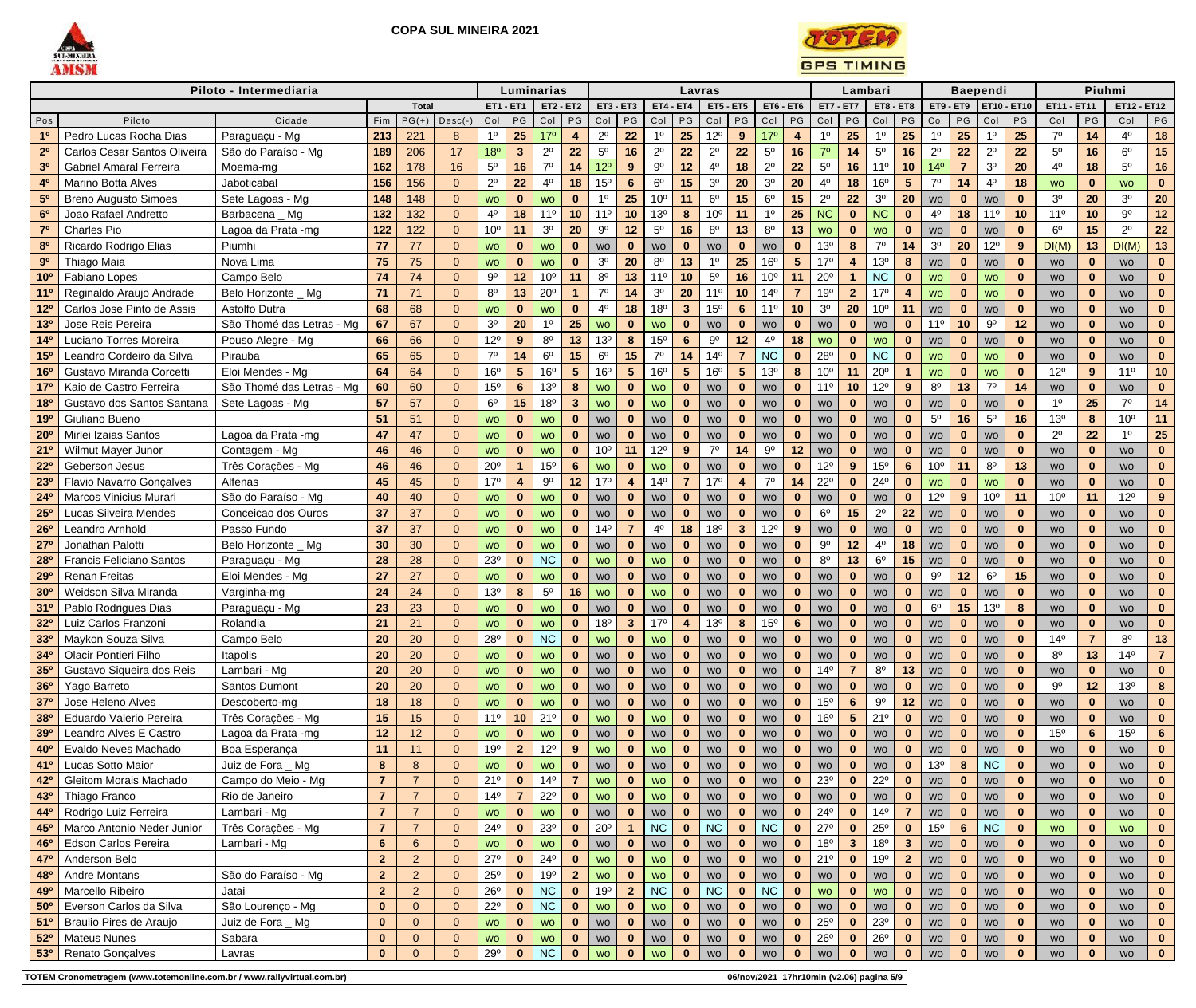

**COPA SUL MINEIRA 2021** 



Piloto - Brasil Luminarias Lavras Lambari **Baependi** Piuhmi Total **ET1 - ET1 ET2 - ET2 ET3 - ET3**  $ET4 - ET4$   $ET5 - ET5$ **ET6 - ET6 ET7 - ET7** ET8 - ET8 ET9 - ET9 FET10 - ET10 ET11 - ET11 ET12 - ET12  $PG$ Pos Piloto Cidade Fim  $PG(+)$ Desc(-Col PG Col PG Col  $PG$  $Col$   $PG$  $|Col|PG$  $Col$   $PG$ Col  $Col$   $PG$ Col PG Col  $PG$ PG Col PG Col  $3<sup>0</sup>$  $1<sup>0</sup>$  $2^{\circ}$  $3<sup>0</sup>$  $3<sup>0</sup>$  $25<sub>2</sub>$  $2^{\circ}$ 25  $10$  $1<sup>0</sup>$ Ithalo Nogueira São do Paraíso - Mg 234 272 38 20 25  $4<sup>0</sup>$ 18  $22$ 20 20  $1<sup>0</sup>$  $22$  $10$ 25  $1<sup>0</sup>$ 25  $10$ 25 212  $3<sup>0</sup>$  $2^{\circ}$  $7<sup>0</sup>$  $2^{\circ}$  $3<sup>0</sup>$  $DI(M)$  $2<sup>0</sup>$ Regis Goncalves Campos Junior São do Paraíso - Mg 212  $1<sup>0</sup>$ 25 20  $2^{\circ}$  $22$ 22 14  $10$ 25  $22$ 20  $DI(M)$  $21$  $21$  $\Omega$ **WO**  $\mathbf{0}$ **WO**  $\mathbf{0}$  $5^{\circ}$  $3<sup>o</sup>$ **NC**  $5<sup>0</sup>$  $16$  $5^{\circ}$  $5^{\circ}$  $3<sup>0</sup>$  $3<sup>0</sup>$ Jonas Pinto Resende Costa 175 190 15 16 20  $6<sup>o</sup>$ 15  $4<sup>0</sup>$ 18  $4<sup>0</sup>$ 18  $6<sup>o</sup>$  $15$ 16 16 20  $3<sup>o</sup>$ 20  $\mathbf{0}$ 168 168  $4<sup>0</sup>$  $8^{\circ}$  $3<sup>0</sup>$  $4<sup>0</sup>$  $5<sup>0</sup>$  $5^{\circ}$  $8<sup>0</sup>$  $13$ 18 4<sup>0</sup> Junior Sana Varginha-mg  $\Omega$ 18  $13$ 20 18 16 16 40 18 40  $4<sup>0</sup>$ 18 **WO**  $\mathbf{0}$ **WO**  $\mathbf{0}$  $5<sup>0</sup>$ **Thales Maia** 127 127  $6^{\circ}$  $15$  $7<sup>0</sup>$  $5^{\circ}$ 16  $5^{\circ}$ 16  $6^{\circ}$ 15  $6^{\circ}$ 15  $3<sup>0</sup>$ 20  $5^{\circ}$ 16 Varginha-mg  $\Omega$ 14 **WO**  $\mathbf{0}$ **WO**  $\mathbf{0}$ **WO**  $\mathbf{0}$  $\mathbf{0}$ **WO**  $6<sup>0</sup>$ Tiago Wernersbach Lavras 97 97  $\Omega$ **WO**  $\mathbf{0}$ **WO**  $\mathbf{0}$  $2^{\circ}$ 22  $1<sup>0</sup>$ 25  $10$ 25  $10$ 25  $\mathbf{0}$  $\mathbf{0}$ **WO**  $\mathbf{0}$ **WO**  $\mathbf{0}$  $\mathbf{0}$  $\mathbf{0}$ **WO WO WO WO** Reginaldo Carlos da Silva **Bonfim** 66  $9^{\circ}$  $9^{\circ}$  $2^{\circ}$  $22$  $3<sup>0</sup>$  $7<sup>0</sup>$ 66  $12$  $12<sup>2</sup>$  $\mathbf{0}$ 20  $\Omega$ **WO**  $\mathbf{0}$ **WO**  $\mathbf{0}$ **WO**  $\mathbf{0}$ **WO WO**  $\mathbf{0}$ **WO**  $\mathbf{0}$ **WO**  $\mathbf{0}$ **WO**  $\mathbf{0}$  $2^{\circ}$  $2^{\circ}$ 80 Alex Nunes Divininho Lagoa da Prata -mg  $22$  $22<sub>2</sub>$ 44 44  $\Omega$  $\mathbf{0}$ **WO**  $\mathbf{0}$ **WO WO**  $\mathbf{0}$  $\mathbf{0}$  $\mathbf{0}$  $\mathbf{0}$ **WO**  $\mathbf{0}$  $\mathbf{0}$ **WO**  $\bf{0}$  $\bf{0}$ **WO WO WO WO WO** Três Corações - Mg  $2^{\circ}$  $2^{\circ}$  $9<sup>0</sup>$ Eric Neder dos Santos 44 44 22 22  $\mathbf{0}$  $\mathbf{0}$  $\overline{0}$ **WO**  $\mathbf{0}$ **WO**  $\mathbf{0}$ **WO**  $\mathbf{0}$ **WO**  $\mathbf{0}$ **WO**  $\mathbf{0}$ **WO**  $\mathbf{0}$ **WO**  $\mathbf{0}$ **WO**  $\mathbf{0}$ **WO WO**  $10<sup>o</sup>$ Ian Silva Pereira Carmo do Rio Claro 43 43  $1<sup>0</sup>$ 25  $4^{\circ}$ 18 **WO**  $\Omega$ **WO**  $\bf{0}$  $\mathbf{0}$ **WO**  $\mathbf{0}$ **WO**  $\mathbf{0}$ **WO**  $\mathbf{0}$ **WO**  $\mathbf{0}$ **WO**  $\mathbf{0}$ **WO**  $\mathbf{0}$  $\mathbf{0}$  $\mathbf{0}$ **WO WO**  $3<sup>o</sup>$  $2^{\circ}$  $11^{\circ}$ Jose Heleno Alves Descoberto-ma 42 42  $\Omega$ **WO**  $\mathbf{0}$ **WO**  $\mathbf{0}$  $\mathbf{0}$  $\mathbf{0}$  $\mathbf{0}$  $\mathbf{0}$ 20 22  $\mathbf{0}$  $\mathbf{0}$ **WO**  $\mathbf 0$ **WO**  $\mathbf{0}$ **WO WO WO WO WO WO**  $10<sup>o</sup>$ **NC**  $12<sup>o</sup>$ Henrique Miranda Erbst Varginha-mg  $7<sup>0</sup>$  $6^{\circ}$ 15 40 40  $\Omega$  $14$  $11$ **WO**  $\mathbf{0}$ **WO**  $\mathbf{0}$ **WO**  $\mathbf{0}$ **WO**  $\mathbf{0}$  $\mathbf{0}$ **WO**  $\mathbf{0}$ **WO**  $\mathbf{0}$ **WO**  $\mathbf{0}$ **WO**  $\mathbf{0}$ Silverio Alves da Silva  $4<sup>0</sup>$  $4<sup>0</sup>$ 130 Sao Joao Nepomuceno 36 36  $\mathbf{0}$ 18 18  $\Omega$ **WO**  $\mathbf{0}$ **WO**  $\mathbf{0}$ **WO**  $\mathbf{0}$ **WO**  $\mathbf{0}$ **WO**  $\mathbf{0}$ **WO**  $\mathbf{0}$ **WO**  $\mathbf{0}$  $\mathbf{0}$  $\mathbf{0}$ **WO WO WO Bruno Freitas** Eloi Mendes - Mg  $5<sup>0</sup>$  $140$  $32$ 32 16  $5<sup>0</sup>$  $16$  $\Omega$ **WO**  $\mathbf{0}$ **WO**  $\mathbf{0}$ **WO**  $\mathbf{0}$ **WO**  $\mathbf{0}$  $\mathbf{0}$ **WO**  $\mathbf{0}$  $\mathbf{0}$  $\mathbf{0}$ **WO**  $\mathbf{0}$ **WO**  $\mathbf{0}$ **WO WO WO** 15<sup>o</sup> Tiago Jose da Silva  $6<sup>o</sup>$  $6^{\circ}$ 30 30  $\Omega$ **WO**  $\bf{0}$ **WO**  $\mathbf{0}$ **WO WO WO**  $\mathbf{0}$ **WO**  $\mathbf{0}$  $\mathbf{0}$  $15$ 15  $\mathbf{0}$  $\mathbf{0}$  $\bf{0}$  $\mathbf{0}$  $\mathbf 0$ **WO WO WO WO** Marco Antonio Pazos Garcia Atibaia  $8^{\circ}$  $13$  $5^{\circ}$  $16<sup>o</sup>$ 29 29  $\overline{0}$  $16$ **WO**  $\bf{0}$ **WO WO**  $\mathbf{0}$ **WO**  $\mathbf{0}$ **WO**  $\mathbf{0}$  $\mathbf{0}$ **WO**  $\mathbf{0}$ **WO**  $\mathbf{0}$ **WO**  $\mathbf{0}$  $\mathbf{0}$  $\mathbf{0}$ **WO WO**  $6^{\circ}$ 170 Saulo de Faria Santos Pitangui 26  $10<sup>o</sup>$ 26  $\Omega$  $11$ 15 **WO**  $\bf{0}$ **WO**  $\mathbf{0}$ **WO**  $\mathbf{0}$ **WO**  $\mathbf{0}$ **WO**  $\mathbf{0}$ **WO**  $\mathbf{0}$ **WO**  $\mathbf{0}$ **WO**  $\mathbf{0}$ **WO**  $\mathbf{0}$  $\mathbf{0}$ **WO** 180 Joao Ferreira Silva Claro  $4<sup>0</sup>$ **NC** Pouso Alegre - Mg 18 18  $\Omega$  $\bf{0}$  $\mathbf{0}$ 18  $\mathbf{0}$  $\Omega$  $\mathbf{0}$  $\mathbf{0}$ **WO WO**  $\bf{0}$ **WO**  $\bf{0}$ **WO**  $\bf{0}$ **WO**  $\Omega$ **WO WO**  $\Omega$ **WO WO WO** 

TOTEM Cronometragem (www.totemonline.com.br / www.rallyvirtual.com.br)

06/nov/2021 17hr10min (v2.06) pagina 6/9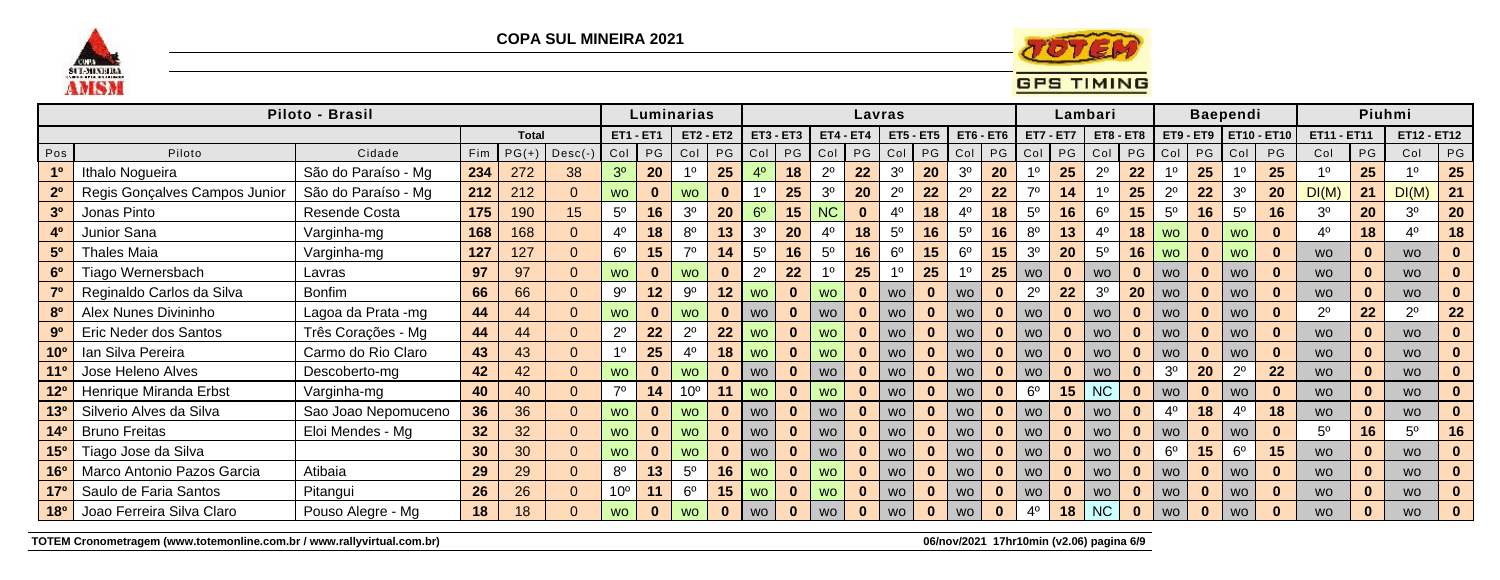

**COPA SUL MINEIRA 2021** 



## **GPS TIMING**

|                 |                                  | Piloto - Over 55         |            |              |           |                |                  | Luminarias     |              |                |             |                  | Lavras   |                |                  |                |             |                  |          | Lambari        |              |                |              | <b>Baependi</b> |           |                |           | Piuhmi         |                                                     |
|-----------------|----------------------------------|--------------------------|------------|--------------|-----------|----------------|------------------|----------------|--------------|----------------|-------------|------------------|----------|----------------|------------------|----------------|-------------|------------------|----------|----------------|--------------|----------------|--------------|-----------------|-----------|----------------|-----------|----------------|-----------------------------------------------------|
|                 |                                  |                          |            | <b>Total</b> |           |                | <b>ET1 - ET1</b> | $ET2 - ET2$    |              |                | $ET3 - ET3$ | <b>ET4 - ET4</b> |          |                | <b>ET5 - ET5</b> |                | $ET6 - ET6$ | <b>ET7 - ET7</b> |          | ET8 - ET8      |              |                |              |                 |           |                |           |                | ET9 - ET9   ET10 - ET10   ET11 - ET11   ET12 - ET12 |
| Pos             | Piloto                           | Cidade                   | <b>Fim</b> | $PG(+)$      | $Desc(-)$ | Col            | PG               | $ $ Col        | PG           | Col            | PG          | Col              | PG       | Col            | PG               | Col            | PG          | Col              | PG       | Col            | PG           | Col            | PG           | Col             | <b>PG</b> | Col            | <b>PG</b> | Col            | <b>PG</b>                                           |
|                 | Manoel Machado Resende           | Juiz de Fora _ Mg        | 201        | 201          |           | 4º             | 18               |                | 18           | 4 <sup>0</sup> | 18          | 4°               | 18       | 3 <sup>o</sup> | 20               | $2^{\circ}$    | 22          | $2^{\circ}$      | 22       |                | 25           | <b>WO</b>      | $\bf{0}$     | <b>WO</b>       |           | $2^{\circ}$    | 22        | $4^{\circ}$    | 18                                                  |
| 2 <sup>0</sup>  | Cadinho Campolina                | Belo Horizonte _ Mg      | 187        | 214          | 27        | $8^{\circ}$    | 13               | $70^{\circ}$   | 14           | 10             | 25          | $5^{\circ}$      | 16       | $4^{\circ}$    | 18               | 3 <sup>o</sup> | <b>20</b>   | $4^{\circ}$      | 18       | $4^{\circ}$    | 18           | 3 <sup>o</sup> | 20           | 3 <sup>o</sup>  | 20        | $5^{\circ}$    | 16        | $5^{\circ}$    | 16                                                  |
| 3 <sup>0</sup>  | Jose Antonio Fernandes           | Santo Antonio do Monte   | 169        | 169          |           | $2^{\circ}$    | 22               | $2^{\circ}$    | 22           | <b>WO</b>      | $\bf{0}$    | WO               | $\bf{0}$ | <b>WO</b>      | $\bf{0}$         | <b>WO</b>      |             | 3 <sup>o</sup>   | 20       | 3 <sup>o</sup> | 20           |                | 25           |                 | 25        | $8^{\circ}$    | 13        | $2^{\circ}$    | 22                                                  |
|                 | Paulo dos Santos de Oliveira     | Juiz de Fora _ Mg        | 166        | 91           | 25        | $9^{\circ}$    | 12               | 6 <sup>o</sup> | 15           | $5^{\circ}$    | 16          | $6^{\circ}$      | 15       | $6^{\circ}$    | 15               | 70             | 14          | $5^{\circ}$      | 16       | $5^{\circ}$    | 16           | $2^{\circ}$    | 22           |                 | 22        | $6^{\circ}$    | 15        | $8^{\circ}$    | 13                                                  |
| 5 <sup>0</sup>  | <b>Cleber Esteves Sacramento</b> | Belo Horizonte _ Mg      | 147        | 147          |           | 10             | 25               |                | 25           | <b>WO</b>      | $\bf{0}$    | <b>WO</b>        | $\bf{0}$ | <b>WO</b>      | $\bf{0}$         | <b>WO</b>      |             |                  | 25       | $2^{\circ}$    | 22           | <b>WO</b>      | $\mathbf{0}$ | <b>WO</b>       |           |                | 25        |                | 25                                                  |
| 6 <sup>o</sup>  | Joao Barbosa (caçamba)           | Belo Horizonte _ Mg      | 145        | 45           |           | $6^{\circ}$    | 15               | $9^{\circ}$    | 12           | $8^{\circ}$    | 13          | <b>NC</b>        | $\bf{0}$ | $8^{\circ}$    | 13               | <b>NC</b>      |             | 6 <sup>o</sup>   | 15       | $6^{\circ}$    | 15           | 70             | 14           | $5^{\circ}$     | 16        | 3 <sup>o</sup> | 20        | $9^{\circ}$    | $12 \,$                                             |
|                 | Villegaignon Lage de Oliveira    | Timoteo-mg               | 104        | 04           |           | 3 <sup>o</sup> | 20               | 5 <sup>0</sup> | 16           | $2^{\circ}$    | 22          |                  | 14       | 70             | 14               | 4 <sup>0</sup> | 18          | <b>WO</b>        |          | <b>WO</b>      | $\mathbf{0}$ | <b>WO</b>      | $\bf{0}$     | <b>WO</b>       |           | <b>WO</b>      |           | <b>WO</b>      |                                                     |
| 80              | Jose Alberto Scheid              | Crissiumal               | 87         | 87           |           | <b>WO</b>      |                  | <b>WO</b>      | $\bf{0}$     | $6^{\circ}$    | 15          |                  | 25       | $2^{\circ}$    | 22               |                | 25          | <b>WO</b>        |          | <b>WO</b>      | $\bf{0}$     | <b>WO</b>      | $\bf{0}$     | <b>WO</b>       |           | <b>WO</b>      |           | <b>WO</b>      |                                                     |
| 9 <sup>o</sup>  | <b>Manoel Simas</b>              | Atibaia                  | 76         | 76           |           | <b>WO</b>      |                  | <b>WO</b>      |              | 70             | 14          | $2^{\circ}$      | 22       |                | 25               | 6 <sup>o</sup> | 15          | <b>WO</b>        |          | <b>WO</b>      | $\bf{0}$     | <b>WO</b>      | $\bf{0}$     | <b>WO</b>       |           | <b>WO</b>      |           | <b>WO</b>      |                                                     |
| 10 <sup>o</sup> | Eduardo Gladimir Dranka          | Rio Negrinho             | 72         | 72           |           | <b>WO</b>      |                  | <b>WO</b>      | $\bf{0}$     | 3 <sup>o</sup> | 20          | 3 <sup>o</sup>   | 20       | $5^{\circ}$    | 16               | 5 <sup>0</sup> | 16          | <b>WO</b>        |          | <b>WO</b>      | $\bf{0}$     | <b>WO</b>      | $\bf{0}$     | <b>WO</b>       |           | <b>WO</b>      |           | <b>WO</b>      |                                                     |
| $11^{\circ}$    | Mauricio Brito                   | <b>Tres Pontas</b>       | 68         | 68           |           | <b>WO</b>      |                  | <b>WO</b>      | $\bf{0}$     | <b>WO</b>      | $\bf{0}$    | <b>WO</b>        | $\bf{0}$ | <b>WO</b>      | $\bf{0}$         | <b>WO</b>      |             | <b>WO</b>        |          | <b>WO</b>      | $\bf{0}$     | $4^{\circ}$    | 18           | $4^{\circ}$     | 18        | 4º             | 18        | 70             | 14                                                  |
| 12 <sup>o</sup> | Jarbas Antonio Colombo           | Bragança Paulista-sp     | 58         | 58           |           | <b>WO</b>      |                  | <b>WO</b>      | $\mathbf{0}$ | <b>WO</b>      | $\bf{0}$    | <b>WO</b>        | $\bf{0}$ | <b>WO</b>      | $\bf{0}$         | <b>WO</b>      |             | <b>WO</b>        |          | <b>WO</b>      |              | 5 <sup>0</sup> | 16           | $6^{\circ}$     | 15        | $9^{\circ}$    | 12        | $6^{\circ}$    | 15                                                  |
|                 | Agostinho Mendes Rodrigues       | Sao Jose dos Campos - Sp | 36         | 36           |           | $5^{\circ}$    | 16               | 3 <sup>o</sup> | 20           | <b>WO</b>      | $\bf{0}$    | <b>WO</b>        | $\bf{0}$ | <b>WO</b>      | $\bf{0}$         | <b>WO</b>      |             | <b>WO</b>        | $\bf{0}$ | <b>WO</b>      |              | <b>WO</b>      | $\mathbf{0}$ | <b>WO</b>       |           | <b>WO</b>      |           | <b>WO</b>      |                                                     |
| 14 <sup>0</sup> | Israel Jose da Silva             | Pedra do Indaia          | 34         | 34           |           | <b>WO</b>      |                  | <b>WO</b>      | $\mathbf{0}$ | <b>WO</b>      | $\bf{0}$    | <b>WO</b>        | $\bf{0}$ | <b>WO</b>      | $\bf{0}$         | <b>WO</b>      | $\bf{0}$    | <b>WO</b>        |          | <b>WO</b>      | $\bf{0}$     | <b>WO</b>      | $\mathbf{0}$ | <b>WO</b>       |           | 70             | 14        | 3 <sup>o</sup> | 20                                                  |
| 15 <sup>o</sup> | Rodrigo Leme Costa               | Bragança Paulista-sp     | 29         | 29           |           | <b>WO</b>      |                  | wo             |              | <b>WO</b>      |             | <b>WO</b>        | 0        | <b>WO</b>      |                  | <b>WO</b>      |             | <b>WO</b>        |          | <b>WO</b>      |              | 6 <sup>o</sup> | 15           | 70              | 14        | <b>WO</b>      |           | <b>WO</b>      |                                                     |
| 16 <sup>o</sup> | Jefferson Colantonio             | <b>Ribeirao Pires</b>    | 27         | 27           |           | 70             | 14               | 8 <sup>0</sup> | 13           | <b>WO</b>      |             | WO               | $\bf{0}$ | <b>WO</b>      |                  | <b>WO</b>      |             | <b>WO</b>        |          | <b>WO</b>      |              | <b>WO</b>      | $\bf{0}$     | <b>WO</b>       |           | <b>WO</b>      |           | <b>WO</b>      |                                                     |
| 17 <sup>o</sup> | Ronald Moura Santi               | Belo Horizonte _ Mg      | 14         | 14           |           | <b>WO</b>      |                  | <b>WO</b>      | $\bf{0}$     | <b>WO</b>      |             | <b>WO</b>        | $\bf{0}$ | <b>WO</b>      |                  | <b>WO</b>      |             | 70               | 14       | <b>NC</b>      |              | <b>WO</b>      | $\bf{0}$     | <b>WO</b>       |           | <b>WO</b>      |           | <b>WO</b>      |                                                     |

TOTEM Cronometragem (www.totemonline.com.br / www.rallyvirtual.com.br)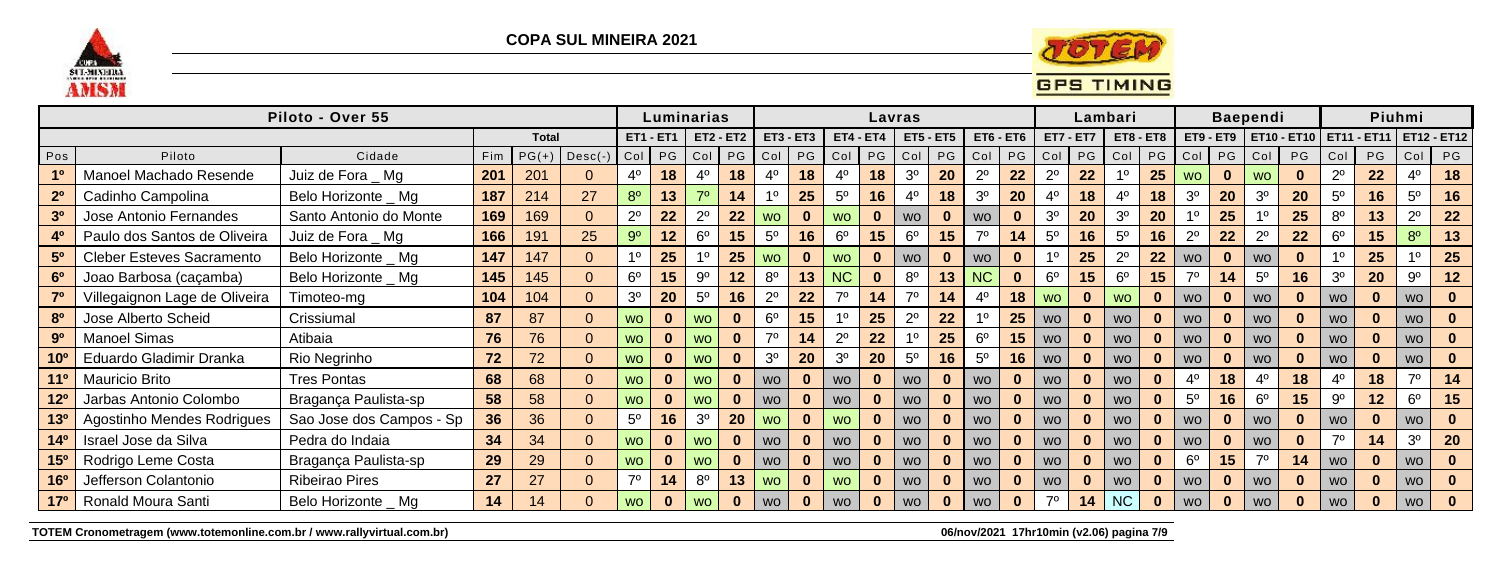



|                       |                                 | Piloto - Novato           |                 |                |                |                  |                         | Luminarias      |                  |                          |                         |                 |                         | Lavras           |                         |                  |                  |                  | Lambari                 |                  |                         |                 |                         | <b>Baependi</b>       |                |                 |                | Piuhmi          |                         |
|-----------------------|---------------------------------|---------------------------|-----------------|----------------|----------------|------------------|-------------------------|-----------------|------------------|--------------------------|-------------------------|-----------------|-------------------------|------------------|-------------------------|------------------|------------------|------------------|-------------------------|------------------|-------------------------|-----------------|-------------------------|-----------------------|----------------|-----------------|----------------|-----------------|-------------------------|
|                       |                                 |                           |                 | <b>Total</b>   |                | <b>ET1 - ET1</b> |                         |                 | <b>ET2 - ET2</b> | <b>ET3 - ET3</b>         |                         | ET4             | ET4                     | <b>ET5 - ET5</b> |                         | <b>ET6 - ET6</b> |                  | <b>ET7 - ET7</b> |                         | <b>ET8 - ET8</b> |                         | ET9 - ET9       |                         | <b>ET10 - ET10</b>    |                | ET11 -          | <b>ET11</b>    |                 | <b>ET12 - ET12</b>      |
| Pos                   | Piloto                          | Cidade                    | Fim             | $PG(+)$        | $Desc(-)$      | Col              | PG                      | Col             | PG               | Col                      | PG                      | Col             | PG                      | Col              | PG                      | Col              | PG               | Col              | PG                      | Col              | PG                      | Col             | PG                      | Col                   | PG             | Col             | PG             | Col             | <b>PG</b>               |
| 1 <sup>0</sup>        | Murilo Frois Miranda Filho      | Belo Horizonte _ Mg       | 215             | 235            | 20             | $3o$             | 20                      | $2^{\circ}$     | 22               | 3 <sup>o</sup>           | 20                      | $3^{\rm o}$     | 20                      | 1 <sup>0</sup>   | 25                      | 3 <sup>o</sup>   | 20               | 4 <sup>0</sup>   | 18                      | $5^{\circ}$      | 16                      | 17 <sup>o</sup> | $\overline{4}$          | 1 <sup>0</sup>        | 25             | 1 <sup>0</sup>  | 25             | $3o$            | 20                      |
| 2 <sup>0</sup>        | Jose Victor Nascimento Silva    | Lavras                    | 196             | 199            | 3 <sup>1</sup> | $9^{\rm o}$      | 12 <sub>2</sub>         | $24^{\circ}$    | $\bf{0}$         | $2^{\circ}$              | 22                      | $6^{\circ}$     | 15                      | 11 <sup>°</sup>  | 10                      | $1^{\circ}$      | 25               | $2^{\circ}$      | 22                      | 1 <sup>0</sup>   | 25                      | 18 <sup>o</sup> | $\mathbf{3}$            | $4^{\circ}$           | 18             | $2^{\circ}$     | 22             | 10              | 25                      |
| 3 <sup>0</sup>        | Diogo Dornelas Dias             | Belo Horizonte _ Mg       | 163             | 163            | $\Omega$       | $4^{\circ}$      | 18                      | 3 <sup>o</sup>  | 20               | $4^{\circ}$              | 18                      | $1^{\circ}$     | 25                      | $8^{\circ}$      | 13                      | $4^{\circ}$      | 18               | 11 <sup>0</sup>  | 10                      | $6^{\circ}$      | 15                      | <b>WO</b>       | $\bf{0}$                | <b>WO</b>             | $\mathbf{0}$   | $6^{\circ}$     | 15             | 10 <sup>o</sup> | 11                      |
| 4 <sup>0</sup>        | Gabriel Sertore Villela Caldas  | Cassia                    | 159             | 166            | $\overline{7}$ | 6 <sup>o</sup>   | 15                      | $12^{\circ}$    | 9                | $5^{\circ}$              | 16                      | $4^{\circ}$     | 18                      | $6^{\rm o}$      | 15                      | $7^\circ$        | 14               | 19°              | 2 <sup>2</sup>          | 13 <sup>o</sup>  | 8                       | $2^{\circ}$     | 22                      | $2^{\circ}$           | 22             | 3 <sup>0</sup>  | 20             | 16 <sup>o</sup> | $\sqrt{5}$              |
| 5 <sup>0</sup>        | Alexandre Veloso                | <b>Tres Pontas</b>        | 143             | 143            | $\Omega$       | <b>WO</b>        | $\mathbf{0}$            | <b>WO</b>       | $\bf{0}$         | $12^{\circ}$             | 9                       | $8^{\circ}$     | 13                      | 3 <sup>o</sup>   | 20                      | 17 <sup>°</sup>  | $\overline{4}$   | 70               | 14                      | $2^{\circ}$      | 22                      | 3 <sup>o</sup>  | 20                      | $6^{\rm o}$           | 15             | 11 <sup>°</sup> | 10             | $5^{\rm o}$     | 16                      |
| 6 <sup>o</sup>        | Lucas Henrique Barbosa          | Sete Lagoas - Mg          | 131             | 131            | $\overline{0}$ | 17 <sup>°</sup>  | $\overline{\mathbf{4}}$ | $5^{\circ}$     | 16               | 11 <sup>°</sup>          | 10                      | 10 <sup>o</sup> | 11                      | 13°              | 8                       | $5^{\circ}$      | 16               | $5^{\rm o}$      | 16                      | $7^\circ$        | 14                      | <b>WO</b>       | $\mathbf{0}$            | <b>WO</b>             | $\mathbf{0}$   | $7^\circ$       | 14             | $2^{\circ}$     | 22                      |
| 7 <sup>0</sup>        | Rafael Pereira Amaral           | Sete Lagoas - Mg          | 124             | 124            | $\Omega$       | 1 <sup>0</sup>   | 25                      | $4^{\circ}$     | 18               | 10                       | 25                      | $2^{\circ}$     | 22                      | $2^{\circ}$      | 22                      | $9^{\circ}$      | 12               | <b>WO</b>        | $\mathbf{0}$            | <b>WO</b>        | $\bf{0}$                | <b>WO</b>       | $\bf{0}$                | <b>WO</b>             | $\mathbf{0}$   | WO              | 0              | <b>WO</b>       |                         |
| 80                    | Silas S. Lauar                  | Lagoa da Prata -mg        | 124             | 124            | $\Omega$       | $32^{\circ}$     | $\mathbf{0}$            | 17 <sup>°</sup> |                  | $8^{\circ}$              | 13                      | $9^{\circ}$     | 12                      | 10 <sup>o</sup>  | 11                      | $2^{\circ}$      | 22               | 13 <sup>o</sup>  | 8                       | 4 <sup>0</sup>   | 18                      | <b>WO</b>       | $\bf{0}$                | <b>WO</b>             | $\mathbf{0}$   | $4^{\circ}$     | 18             | $4^{\circ}$     | 18                      |
| 9 <sup>0</sup>        | <b>Felipe Freitas</b>           | Varginha-mg               | 104             | 104            | $\Omega$       | 21°              | $\mathbf{0}$            | $6^{\circ}$     | 15               | $6^{\circ}$              | 15                      | $5^{\rm o}$     | 16                      | $5^{\circ}$      | 16                      | $8^{\circ}$      | 13               | 3 <sup>o</sup>   | 20                      | $12^{\circ}$     | 9                       | <b>WO</b>       | $\mathbf{0}$            | <b>WO</b>             | $\mathbf{0}$   | WO              | $\mathbf{0}$   | <b>WO</b>       | $\mathbf{0}$            |
| 10 <sup>o</sup>       | Carlos Alberto Mosselin         | Jaboticabal               | 93              | 96             | 3              | $12^{\circ}$     | 9                       | 23 <sup>o</sup> | $\bf{0}$         | 18 <sup>o</sup>          | $3\overline{3}$         | 14 <sup>°</sup> | $\overline{7}$          | 14 <sup>°</sup>  |                         | 13 <sup>o</sup>  | $\boldsymbol{8}$ | $8^{\circ}$      | 13                      | $8^{\circ}$      | 13                      | $11^{\circ}$    | 10                      | 11 <sup>°</sup>       | 10             | $12^{\circ}$    | $9^{\circ}$    | 14 <sup>°</sup> |                         |
| $11^{\circ}$          | Everton da Silva Lacerda        | Lagoa da Prata -mg        | 68              | 68             | $\Omega$       | $2^{\circ}$      | 22                      | 13 <sup>°</sup> |                  | <b>WO</b>                | $\bf{0}$                | <b>WO</b>       | $\mathbf{0}$            | WO               | $\bf{0}$                | WO               | $\bf{0}$         | WO               | $\bf{0}$                | <b>WO</b>        | $\bf{0}$                | $9^{\circ}$     | 12                      | 10 <sup>o</sup>       | 11             | 15 <sup>o</sup> | 6              | $12^{\circ}$    |                         |
| 12 <sup>o</sup>       | Leonardo Dore Figueiredo        | Poços de Caldas           | 65              | 65             | $\Omega$       | <b>WO</b>        | $\mathbf{0}$            | <b>WO</b>       |                  | 10 <sup>o</sup>          | 11                      | 15 <sup>o</sup> | $6\phantom{1}$          | $12^{\circ}$     | 9                       | $12^{\circ}$     | 9                | 18 <sup>o</sup>  | 3 <sup>5</sup>          | 10 <sup>o</sup>  | 11                      | <b>WO</b>       | $\mathbf 0$             | <b>WO</b>             | $\mathbf{0}$   | 18 <sup>o</sup> | 3 <sup>5</sup> | $8^{\circ}$     | 13                      |
| 13 <sup>0</sup>       | Paulo de Mattos Bizerra Rangel  | Marica - Rj               | 63              | 63             | $\Omega$       | 33 <sup>o</sup>  | $\mathbf{0}$            | 29°             |                  | $20^{\circ}$             |                         | $12^{\circ}$    | $9^{\circ}$             | 17 <sup>°</sup>  |                         | 11 <sup>0</sup>  | 10               | 6 <sup>o</sup>   | 15                      | $11^{\circ}$     | 10                      | 13 <sup>o</sup> | 8                       | 15 <sup>o</sup>       | $6\phantom{1}$ | <b>WO</b>       | $\bf{0}$       | <b>WO</b>       |                         |
| 14 <sup>0</sup>       | Fabio Vilela Banterli           | Varginha-mg               | 62              | 62             | $\overline{0}$ | $27^\circ$       | $\mathbf{0}$            | 33 <sup>o</sup> |                  | $14^{\circ}$             | $\overline{7}$          | $20^{\circ}$    |                         | 15 <sup>o</sup>  | $6\phantom{1}6$         | 15 <sup>o</sup>  | $6\phantom{1}6$  | <b>WO</b>        | $\mathbf{0}$            | <b>WO</b>        | $\bf{0}$                | 10 <sup>o</sup> | 11                      | $9^{\rm o}$           | 12             | 10 <sup>o</sup> | 11             | 13 <sup>o</sup> |                         |
| 15 <sup>o</sup>       | Elizeu Junior                   | Lambari - Mg              | 59              | 59             | $\Omega$       | $8^{\circ}$      | 13                      | $20^{\circ}$    |                  | <b>WO</b>                | $\bf{0}$                | <b>WO</b>       | $\bf{0}$                | WO               | $\Omega$                | WO               | $\mathbf 0$      | 1 <sup>0</sup>   | 25                      | 3 <sup>o</sup>   | 20                      | <b>WO</b>       | $\bf{0}$                | WO                    | $\mathbf{0}$   | WO              | $\mathbf{0}$   | <b>WO</b>       |                         |
| 16 <sup>o</sup>       | Julio Cesar da Silva            | Lagoa da Prata -mg        | 58              | 58             | 0              | <b>WO</b>        | $\mathbf{0}$            | <b>WO</b>       |                  | <b>WO</b>                | $\bf{0}$                | <b>WO</b>       | $\bf{0}$                | WO               | $\Omega$                | <b>WO</b>        | $\bf{0}$         | $9^{\circ}$      | 12                      | $9^{\circ}$      | 12                      | $1^{\circ}$     | 25                      | $12^{\circ}$          | 9              | WO              | 0              | WO              |                         |
| 17 <sup>o</sup>       | <b>Marcos Vinicius Murari</b>   | São do Paraíso - Mg       | 56              | 56             | $\Omega$       | $7^{\circ}$      | 14                      | $26^{\circ}$    |                  | $7^\circ$                | 14                      | 18 <sup>o</sup> | 3 <sup>1</sup>          | 7 <sup>0</sup>   | 14                      | 10 <sup>o</sup>  | 11               | <b>WO</b>        | $\mathbf{0}$            | <b>WO</b>        | $\mathbf{0}$            | <b>WO</b>       | $\mathbf{0}$            | <b>WO</b>             | $\mathbf{0}$   | WO              | $\bf{0}$       | <b>WO</b>       | $\bf{0}$                |
| <b>18º</b>            | Sergio Lima                     | Petropolis                | 47              | 47             | $\Omega$       | <b>WO</b>        | $\mathbf{0}$            | <b>WO</b>       |                  | <b>WO</b>                | 0                       | <b>WO</b>       | $\bf{0}$                | <b>WO</b>        | $\Omega$                | <b>WO</b>        | $\mathbf 0$      | <b>WO</b>        | $\mathbf{0}$            | <b>WO</b>        | $\mathbf{0}$            | 4 <sup>0</sup>  | 18                      | $7^{\circ}$           | 14             | 16 <sup>o</sup> | 5              | 11 <sup>°</sup> | 10                      |
| <b>19<sup>°</sup></b> | Igor Ceolin                     | Barbacena _ Mg            | 45              | 45             | 0              | <b>WO</b>        | $\mathbf{0}$            | <b>WO</b>       |                  | $9^{\rm o}$              | 12                      | $7^\circ$       | 14                      | $9^{\circ}$      | 12                      | 14 <sup>°</sup>  |                  | WO               | $\mathbf{0}$            | <b>WO</b>        | $\bf{0}$                | WO              | $\bf{0}$                | <b>WO</b>             | $\mathbf{0}$   | WO              | 0              | WO              |                         |
| 20 <sup>o</sup>       | Tiago Henrique Ferla            | Garibaldi                 | 42              | 42             | $\Omega$       | <b>WO</b>        | $\mathbf{0}$            | <b>WO</b>       |                  | 17 <sup>°</sup>          | $\overline{4}$          | 16 <sup>o</sup> | 5 <sup>5</sup>          | $4^{\circ}$      | 18                      | $6^{\circ}$      | 15               | WO               | $\mathbf{0}$            | <b>WO</b>        | $\bf{0}$                | <b>WO</b>       | $\bf{0}$                | <b>WO</b>             | $\mathbf{0}$   | WO              | $\bf{0}$       | WO              |                         |
| 21 <sup>o</sup>       | Heitor da Silva Tenafiel        | Marica - Ri               | 38              | 38             | $\Omega$       | 35 <sup>o</sup>  | $\mathbf{0}$            | 34°             |                  | 21°                      | $\bf{0}$                | $22^{\circ}$    | $\mathbf{0}$            | <b>NC</b>        | $\bf{0}$                | <b>NC</b>        | $\mathbf{0}$     | 17 <sup>°</sup>  | $\overline{\mathbf{4}}$ | 15°              | $6\phantom{1}6$         | 6 <sup>o</sup>  | 15                      | $8^{\rm o}$           | 13             | <b>WO</b>       | $\mathbf{0}$   | <b>WO</b>       |                         |
| $22^{\circ}$          | Aldo C P Campos                 | Cassia                    | 37              | 37             | $\Omega$       | $20^{\circ}$     |                         | $27^\circ$      | $\bf{0}$         | 13 <sup>°</sup>          | 8                       | 17 <sup>°</sup> |                         | 16 <sup>o</sup>  | -5                      | 16 <sup>o</sup>  | $5\phantom{1}$   | <b>WO</b>        | $\mathbf{0}$            | <b>WO</b>        | $\bf{0}$                | $12^{\circ}$    | 9                       | 16 <sup>o</sup>       | 5 <sub>5</sub> | <b>WO</b>       | $\bf{0}$       | <b>WO</b>       | $\bf{0}$                |
| <b>23º</b>            | Leonardo Miranda de Souza       | Lima Duarte               | 36              | 36             | 0              | <b>WO</b>        | $\mathbf{0}$            | <b>WO</b>       |                  | <b>WO</b>                | $\mathbf{0}$            | <b>WO</b>       | $\mathbf{0}$            | WO               |                         | WO               | $\mathbf 0$      | WO               | $\mathbf{0}$            | <b>WO</b>        | $\bf{0}$                | $5^{\circ}$     | 16                      | $3^{\rm o}$           | 20             | WO              | 0              | WO              |                         |
| 24 <sup>o</sup>       | Everaldo Fonseca Soares         | Lima Duarte               | 31              | 31             | $\overline{0}$ | <b>WO</b>        | $\mathbf{0}$            | <b>WO</b>       |                  | <b>WO</b>                | $\bf{0}$                | <b>WO</b>       | $\bf{0}$                | WO               | $\bf{0}$                | <b>WO</b>        | $\mathbf 0$      | 10 <sup>o</sup>  | 11                      | <b>NC</b>        | $\bf{0}$                | 8 <sup>o</sup>  | 13                      | $14^{\circ}$          |                | WO              | $\bf{0}$       | WO              |                         |
| $25^{\circ}$          | Marcio Jordao Duque             | Lima Duarte               | 30              | 30             | $\Omega$       | <b>WO</b>        | $\mathbf{0}$            | <b>WO</b>       | $\bf{0}$         | <b>WO</b>                | $\bf{0}$                | <b>WO</b>       | $\mathbf{0}$            | WO               | $\bf{0}$                | <b>WO</b>        | $\mathbf 0$      | <b>WO</b>        | $\mathbf{0}$            | <b>WO</b>        | $\bf{0}$                | $7^{\circ}$     | 14                      | $5^{\rm o}$           | 16             | WO              | $\mathbf{0}$   | WO              | $\bf{0}$                |
| <b>26°</b>            | Caio Samuel Moreira Santos      | Lavras                    | 29              | 29             | $\overline{0}$ | $5^{\rm o}$      | 16                      | $8^{\circ}$     | 13               | <b>WO</b>                | $\bf{0}$                | <b>WO</b>       | $\mathbf{0}$            | WO               | $\bf{0}$                | <b>WO</b>        | $\mathbf 0$      | <b>WO</b>        | $\bf{0}$                | <b>WO</b>        | $\bf{0}$                | <b>WO</b>       | $\mathbf{0}$            | <b>WO</b>             | $\bf{0}$       | <b>WO</b>       | $\bf{0}$       | <b>WO</b>       |                         |
| $27^\circ$            | <b>Daniel Gomes David</b>       | Formiga                   | 28              | 28             | 0              | <b>WO</b>        | $\mathbf{0}$            | <b>WO</b>       |                  | <b>WO</b>                | $\bf{0}$                | WO              | $\mathbf{0}$            | <b>WO</b>        |                         | <b>WO</b>        | $\bf{0}$         | <b>WO</b>        | $\bf{0}$                | <b>WO</b>        | $\bf{0}$                | <b>WO</b>       | $\bf{0}$                | <b>WO</b>             | $\mathbf{0}$   | $5^{\circ}$     | 16             | $9^{\circ}$     | 12                      |
| <b>28°</b>            | <b>Edmilson Valias Junior</b>   |                           | 28              | 28             |                | 15 <sup>o</sup>  | $6\phantom{1}$          | 10 <sup>o</sup> | 11               | 16 <sup>o</sup>          | $5\phantom{.0}$         | 19 <sup>o</sup> | 2 <sup>2</sup>          | 19°              | $\overline{2}$          | 19 <sup>o</sup>  | $\overline{2}$   | <b>WO</b>        | $\bf{0}$                | <b>WO</b>        | $\bf{0}$                | <b>WO</b>       | $\bf{0}$                | <b>WO</b>             | $\bf{0}$       | WO              | 0              | <b>WO</b>       |                         |
| <b>29º</b>            | Matheus Botelho                 | Alfenas                   | 27              | 27             | $\Omega$       | $22^{\circ}$     | $\mathbf{0}$            | 36 <sup>o</sup> | $\bf{0}$         | <b>WO</b>                | $\bf{0}$                | <b>WO</b>       | $\bf{0}$                | <b>WO</b>        | $\bf{0}$                | <b>WO</b>        | $\mathbf{0}$     | WO.              | $\bf{0}$                | <b>WO</b>        | $\bf{0}$                | <b>WO</b>       | $\mathbf{0}$            | <b>WO</b>             | $\bf{0}$       | $9^{\circ}$     | 12             | 6 <sup>o</sup>  |                         |
| 30 <sup>o</sup>       | Marcos Eduardo Rodrigues Silva  | Pedra do Indaia           | 27              | 27             |                | <b>WO</b>        | $\mathbf{0}$            | <b>WO</b>       | $\bf{0}$         | WO                       | $\bf{0}$                | <b>WO</b>       | $\bf{0}$                | <b>WO</b>        | $\bf{0}$                | WO               | $\mathbf 0$      | <b>WO</b>        | $\mathbf{0}$            | WO               | $\bf{0}$                | <b>NC</b>       | $\mathbf{0}$            | <b>NC</b>             | $\mathbf{0}$   | $8^{\circ}$     | 13             | $7^\circ$       |                         |
| 31 <sup>o</sup>       | Carlos Jose Pinto de Assis      | Astolfo Dutra             | 25              | 25             | $\Omega$       | $25^{\circ}$     | $\mathbf{0}$            | 1 <sup>0</sup>  | 25               | <b>WO</b>                | $\mathbf{0}$            | <b>WO</b>       | $\bf{0}$                | <b>WO</b>        | $\mathbf{0}$            | <b>WO</b>        | $\mathbf{0}$     | <b>WO</b>        | $\mathbf{0}$            | <b>WO</b>        | $\bf{0}$                | <b>WO</b>       | $\bf{0}$                | <b>WO</b>             | $\mathbf{0}$   | WO              | $\bf{0}$       | WO              |                         |
| 32 <sup>o</sup>       | Rodrigo Cesar de Souza          | Belo Horizonte _ Mg       | 21              | 21             |                | <b>WO</b>        | $\mathbf{0}$            | <b>WO</b>       |                  | <b>19°</b>               | $\mathbf{2}$            | 11 <sup>°</sup> | 10                      | <b>NC</b>        |                         | <b>NC</b>        | $\bf{0}$         | $12^{\circ}$     | 9                       | <b>NC</b>        | $\bf{0}$                | <b>WO</b>       | $\bf{0}$                | <b>WO</b>             | $\bf{0}$       | WO              |                | WO              |                         |
| 330                   | Antonio da Silva Junior         | Bocaiuva                  | 20              | 20             | $\Omega$       | <b>WO</b>        | $\mathbf{0}$            | <b>WO</b>       |                  | 15 <sup>o</sup>          | $6\phantom{1}$          | 13 <sup>o</sup> | 8                       | 18 <sup>o</sup>  | $\mathbf{3}$            | 18 <sup>o</sup>  | $\mathbf{3}$     | <b>WO</b>        | $\mathbf{0}$            | <b>WO</b>        | $\bf{0}$                | <b>WO</b>       | $\bf{0}$                | <b>WO</b>             | $\mathbf{0}$   | WO              | $\mathbf{0}$   | <b>WO</b>       |                         |
| 34 <sup>0</sup>       | Rodrigo Maia                    | Sao Bras do Suaçui        | 19              | 19             | $\Omega$       | 14 <sup>°</sup>  | $\overline{7}$          | $9^{\circ}$     | 12               | <b>WO</b>                | $\bf{0}$                | <b>WO</b>       | $\bf{0}$                | <b>WO</b>        | $\Omega$                | <b>WO</b>        | $\bf{0}$         | <b>WO</b>        | $\bf{0}$                | <b>WO</b>        | $\bf{0}$                | <b>WO</b>       | $\mathbf{0}$            | <b>WO</b>             | $\mathbf{0}$   | <b>WO</b>       | $\mathbf{0}$   | <b>WO</b>       |                         |
| 35 <sup>o</sup>       | Tiago Silva                     | Varginha-mg               | 17              | 17             | $\Omega$       | 16 <sup>o</sup>  | 5 <sup>5</sup>          | $25^{\circ}$    |                  | <b>WO</b>                | $\bf{0}$                | <b>WO</b>       | $\mathbf{0}$            | WO               | $\Omega$                | WO               | $\mathbf{0}$     | 16 <sup>o</sup>  | 5 <sup>5</sup>          | $14^{\circ}$     |                         | WO              | $\bf{0}$                | <b>WO</b>             | $\mathbf{0}$   | WO              | 0              | WO              |                         |
| 36°                   | Cesar Resende                   | Luminarias                | 16              | 16             | $\Omega$       | 19 <sup>o</sup>  | 2 <sup>2</sup>          | 7 <sup>0</sup>  | 14               | <b>WO</b>                | $\mathbf{0}$            | <b>WO</b>       | $\mathbf{0}$            | WO               | $\mathbf{0}$            | <b>WO</b>        | $\mathbf 0$      | <b>WO</b>        | $\mathbf{0}$            | WO               | $\bf{0}$                | <b>WO</b>       | $\bf{0}$                | <b>WO</b>             | $\mathbf{0}$   | WO              | 0              | WO              |                         |
| 37 <sup>o</sup>       | Eduardo Oliveira                | Lavras - Mg               | 16              | 16             | $\Omega$       | 11 <sup>°</sup>  | 10                      | 15 <sup>o</sup> | 6                | <b>WO</b>                | $\bf{0}$                | <b>WO</b>       | $\bf{0}$                | <b>WO</b>        | $\Omega$                | <b>WO</b>        | $\mathbf 0$      | WO               | $\bf{0}$                | <b>WO</b>        | $\bf{0}$                | <b>WO</b>       | $\bf{0}$                | WO                    | $\bf{0}$       | WO              | 0              | WO.             |                         |
| 380                   | Adenir Ferreira dos Santos      | São Thomé das Letras - Mg | 14              | 14             | $\Omega$       | <b>WO</b>        | $\mathbf{0}$            | <b>WO</b>       | $\bf{0}$         | WO                       | $\bf{0}$                | <b>WO</b>       | $\mathbf{0}$            | <b>WO</b>        | $\bf{0}$                | <b>WO</b>        | $\mathbf 0$      | <b>WO</b>        | $\mathbf{0}$            | <b>WO</b>        | $\bf{0}$                | 15 <sup>o</sup> | $6\phantom{1}6$         | 13 <sup>°</sup>       | 8              | WO              | $\bf{0}$       | <b>WO</b>       |                         |
| <b>39°</b>            | Renato Moterani da Silva        | Varginha-mg               | 13              | 13             | $\Omega$       | 10 <sup>o</sup>  | 11                      | 19°             | $\mathbf{2}$     | <b>WO</b>                | $\mathbf{0}$            | <b>WO</b>       | $\mathbf{0}$            | <b>WO</b>        | $\Omega$                | WO               | $\mathbf 0$      | WO               | $\bf{0}$                | <b>WO</b>        | $\bf{0}$                | <b>WO</b>       | $\bf{0}$                | <b>WO</b>             | $\bf{0}$       | WO              | 0              | <b>WO</b>       |                         |
| 40 <sup>o</sup>       | Luiz de Oliveira Marques        | Três Corações - Mg        | 13              | 13             | $\Omega$       | 18 <sup>o</sup>  | 3 <sup>5</sup>          | 11 <sup>°</sup> | 10               | <b>WO</b>                | $\bf{0}$                | <b>WO</b>       | $\mathbf{0}$            | <b>WO</b>        | $\Omega$                | WO               | $\bf{0}$         | WO               | $\mathbf{0}$            | WO               | $\bf{0}$                | WO              | $\bf{0}$                | <b>WO</b>             | $\bf{0}$       | WO              | 0              | <b>WO</b>       |                         |
| 41 <sup>o</sup>       | <b>Wellington Lopes</b>         | Lagoa da Prata -mg        | 12              | 12             | $\Omega$       | <b>WO</b>        | $\mathbf{0}$            | <b>WO</b>       | $\bf{0}$         | <b>WO</b>                | $\bf{0}$                | <b>WO</b>       | $\mathbf{0}$            | <b>WO</b>        | $\mathbf{0}$            | WO               | $\mathbf{0}$     | <b>WO</b>        | $\mathbf{0}$            | <b>WO</b>        | $\bf{0}$                | <b>WO</b>       | $\bf{0}$                | <b>WO</b>             | $\mathbf{0}$   | 13 <sup>o</sup> | 8              | 17 <sup>°</sup> |                         |
| 42°                   | Pedro Augusto Macedo Silva      | Belo Horizonte _ Mg       | 11              | 11             | $\Omega$       | <b>WO</b>        | $\mathbf{0}$            | <b>WO</b>       | $\bf{0}$         | <b>WO</b>                | $\bf{0}$                | <b>WO</b>       | $\bf{0}$                | <b>WO</b>        | $\Omega$                | <b>WO</b>        | $\mathbf 0$      | 14 <sup>°</sup>  |                         | 17°              |                         | <b>WO</b>       | $\bf{0}$                | <b>WO</b>             | $\bf{0}$       | <b>WO</b>       | 0              | <b>WO</b>       |                         |
| 43 <sup>c</sup>       | Luiz Henrique de Souza Messias  | Lambari - Mg              | 11              | 11             | $\Omega$       | $26^{\circ}$     | $\mathbf{0}$            | 16 <sup>o</sup> |                  | <b>WO</b>                | $\bf{0}$                | <b>WO</b>       | $\mathbf{0}$            | <b>WO</b>        | $\bf{0}$                | WO               | $\bf{0}$         | 15 <sup>o</sup>  | $6\phantom{1}$          | <b>NC</b>        | $\bf{0}$                | <b>WO</b>       | $\bf{0}$                | <b>WO</b>             | $\bf{0}$       | WO              |                | <b>WO</b>       |                         |
| 44 <sup>o</sup>       | <b>Emerson Waine Oliveira</b>   | Lagoa da Prata -mg        | 10              | 10             | $\Omega$       | <b>WO</b>        | $\mathbf{0}$            | <b>WO</b>       |                  | <b>WO</b>                | $\bf{0}$                | <b>WO</b>       | $\mathbf{0}$            | WO               | $\bf{0}$                | <b>WO</b>        | $\mathbf 0$      | WO               | $\bf{0}$                | <b>WO</b>        | $\bf{0}$                | <b>WO</b>       | $\bf{0}$                | <b>WO</b>             | $\mathbf{0}$   | 14 <sup>°</sup> |                | 18 <sup>o</sup> |                         |
| 45°                   | Cleison Teixeira Andrade        | Lagoa da Prata -mg        | 10              | 10             | 0              | <b>WO</b>        | $\mathbf{0}$            | <b>WO</b>       | $\bf{0}$         | <b>WO</b>                | $\bf{0}$                | <b>WO</b>       | $\bf{0}$                | <b>WO</b>        | $\bf{0}$                | <b>WO</b>        | $\bf{0}$         | <b>WO</b>        | $\bf{0}$                | <b>WO</b>        | $\bf{0}$                | <b>WO</b>       | $\bf{0}$                | <b>WO</b>             | $\mathbf{0}$   | 17 <sup>°</sup> |                | 15 <sup>o</sup> |                         |
| 46°                   | Pedro Bianor Junior             |                           | 9               | 9              | $\Omega$       | <b>WO</b>        | $\mathbf{0}$            | <b>WO</b>       |                  | <b>WO</b>                | $\bf{0}$                | <b>WO</b>       | $\mathbf{0}$            | WO               | $\mathbf{0}$            | <b>WO</b>        | $\mathbf{0}$     | <b>WO</b>        | $\mathbf{0}$            | <b>WO</b>        | $\bf{0}$                | $14^{\circ}$    | $\overline{7}$          | 19 <sup>o</sup>       | 2 <sup>2</sup> | WO              | $\bf{0}$       | <b>WO</b>       |                         |
| 47°                   | Tiago Neves de Castro           | Três Corações - Mg        | $9^{\circ}$     | 9              | $\Omega$       | 31 <sup>o</sup>  | $\mathbf{0}$            | 30 <sup>o</sup> |                  | <b>WO</b>                | $\bf{0}$                | <b>WO</b>       | $\mathbf{0}$            | WO               |                         | WO               | $\mathbf 0$      | WO               | $\bf{0}$                | <b>WO</b>        | $\bf{0}$                | 16 <sup>o</sup> | $5\phantom{.0}$         | 17 <sup>°</sup>       |                | WO              |                | <b>WO</b>       |                         |
| 480                   | Joao de Oliveira Botelho        | Alfenas                   | 8               |                |                | 13 <sup>o</sup>  | 8                       | $22^{\circ}$    |                  | <b>WO</b>                | $\bf{0}$                | <b>WO</b>       | $\bf{0}$                | WO               | $\Omega$                | WO               | $\bf{0}$         | WO               | $\bf{0}$                | WO               | $\bf{0}$                | <b>WO</b>       | $\bf{0}$                | <b>WO</b>             | $\bf{0}$       | WO              |                | WO              |                         |
| 49 <sup>o</sup>       | <b>Gabriel Toledo Rodrigues</b> | Itapecerica               | $\overline{7}$  |                | $\Omega$       | 29°              | $\mathbf{0}$            | 14 <sup>°</sup> |                  | <b>WO</b>                | $\bf{0}$                | <b>WO</b>       | $\mathbf{0}$            | WO               | $\bf{0}$                | <b>WO</b>        | $\mathbf{0}$     | <b>WO</b>        | $\mathbf{0}$            | <b>WO</b>        | $\bf{0}$                | <b>WO</b>       | $\bf{0}$                | <b>WO</b>             | $\mathbf{0}$   | WO              | $\mathbf{0}$   | <b>WO</b>       |                         |
| 50 <sup>o</sup>       | Lucas Figueiredo Campos         | Belo Horizonte _ Mg       | $5\phantom{.0}$ | 5              | $\Omega$       | <b>WO</b>        | $\mathbf{0}$            | <b>WO</b>       |                  | <b>WO</b>                | $\bf{0}$                | <b>WO</b>       | $\bf{0}$                | <b>WO</b>        | $\Omega$                | <b>WO</b>        | $\mathbf 0$      | $22^{\circ}$     | $\mathbf{0}$            | 16°              | $\sqrt{5}$              | <b>WO</b>       | $\bf{0}$                | <b>WO</b>             | $\mathbf{0}$   | <b>WO</b>       | $\bf{0}$       | <b>WO</b>       |                         |
| 51°                   | Joao Deiwid Brito               | Itajuba-mg                | $5\phantom{.0}$ | 5              | $\Omega$       | <b>WO</b>        | $\mathbf{0}$            | <b>WO</b>       |                  | <b>WO</b>                | $\bf{0}$                | <b>WO</b>       | $\mathbf{0}$            | WO               | $\Omega$                | WO               | $\bf{0}$         | WO               | $\bf{0}$                | <b>WO</b>        | $\mathbf{0}$            | 19 <sup>o</sup> | $\mathbf{2}$            | 18 <sup>o</sup>       | $\mathbf{3}$   | WO              | 0              | WO              |                         |
| 52°                   | Gustavo Siqueira dos Reis       | Lambari - Mg              | $\mathbf{3}$    | 3              | $\Omega$       | 34 <sup>°</sup>  | $\mathbf{0}$            | 18 <sup>o</sup> | 3                | <b>WO</b>                | $\bf{0}$                | <b>WO</b>       | $\mathbf{0}$            | WO               | $\bf{0}$                | WO               | $\mathbf 0$      | WO               | $\mathbf{0}$            | WO               | $\bf{0}$                | <b>WO</b>       | $\bf{0}$                | <b>WO</b>             | $\mathbf{0}$   | WO              | 0              | WO              |                         |
| 530                   | Gabriel P.de Oliveira           | Itajuba-mg                |                 |                | $\Omega$       | <b>WO</b>        | $\mathbf{0}$            | <b>WO</b>       | $\bf{0}$         | <b>WO</b>                | $\bf{0}$                | <b>WO</b>       | $\bf{0}$                | <b>WO</b>        | $\bf{0}$                | <b>WO</b>        | $\mathbf 0$      | <b>WO</b>        | $\mathbf{0}$            | <b>WO</b>        | $\bf{0}$                | 21°             | $\bf{0}$                | $20^{\circ}$          |                | WO              | 0              | WO.             |                         |
| 54°                   | Antonio dos Santos Silva        | Roseira                   | $\mathbf 1$     |                | $\Omega$       | <b>WO</b>        | $\mathbf{0}$            | <b>WO</b>       |                  | <b>WO</b>                | $\bf{0}$                | <b>WO</b>       | $\mathbf{0}$            | <b>WO</b>        | $\bf{0}$                | <b>WO</b>        | $\mathbf{0}$     | <b>WO</b>        | $\mathbf{0}$            | <b>WO</b>        | $\bf{0}$                | $20^{\circ}$    |                         | <b>NC</b>             | $\mathbf{0}$   | WO              | $\bf{0}$       | <b>WO</b>       |                         |
| $55^{\circ}$          | Elson Teixeira                  | Lambari - Mg              | $\mathbf 1$     |                | $\Omega$       | <b>WO</b>        | $\mathbf{0}$            | <b>WO</b>       |                  | <b>WO</b>                | $\bf{0}$                | <b>WO</b>       | $\mathbf{0}$            | WO               |                         | <b>WO</b>        | $\mathbf{0}$     | $20^{\circ}$     |                         | <b>NC</b>        | $\bf{0}$                | <b>WO</b>       | $\bf{0}$                | <b>WO</b>             | $\mathbf{0}$   | WO              | 0              | WO              |                         |
| <b>56°</b>            | Augusto Henrique de Carvalho    | <b>Tres Pontas</b>        | $\bf{0}$        | $\Omega$       | 0              | <b>WO</b>        | $\mathbf{0}$            | <b>WO</b>       |                  | $22^{\circ}$             | $\bf{0}$                | 21°             | $\mathbf{0}$            | <b>NC</b>        | $\bf{0}$                | <b>NC</b>        | $\bf{0}$         | WO               | $\bf{0}$                | WO               | $\bf{0}$                | WO              | $\bf{0}$                | <b>WO</b>             | $\mathbf{0}$   | WO              | 0              | WO              |                         |
| 57 <sup>o</sup>       | <b>Pedro Teixeira Martins</b>   | Lavras                    | $\mathbf{0}$    | $\overline{0}$ | $\Omega$       | $24^{\circ}$     | $\mathbf{0}$            | 21°             | $\bf{0}$         | <b>WO</b>                | $\mathbf{0}$            | <b>WO</b>       | $\mathbf{0}$            | <b>WO</b>        | $\mathbf{0}$            | <b>WO</b>        | $\mathbf 0$      | <b>WO</b>        | $\mathbf{0}$            | <b>WO</b>        | $\mathbf{0}$            | <b>WO</b>       | $\bf{0}$                | <b>WO</b>             | $\mathbf{0}$   | WO              | $\bf{0}$       | WO              |                         |
| <b>58°</b>            | Elizeu                          | Lambari - Mg              | $\mathbf{0}$    | $\mathbf{0}$   |                | 36 <sup>o</sup>  | $\mathbf{0}$            | $32^{\circ}$    |                  | <b>WO</b>                | $\bf{0}$                | <b>WO</b>       | $\bf{0}$                | WO               | $\bf{0}$                | <b>WO</b>        | $\mathbf 0$      | 21°              | $\mathbf{0}$            | <b>NC</b>        | $\bf{0}$                | <b>WO</b>       | $\bf{0}$                | <b>WO</b>             | $\mathbf{0}$   | <b>WO</b>       | $\bf{0}$       | <b>WO</b>       |                         |
| 590                   | Fernando Garcia de Campos       | Itatiba - Sp              | $\bf{0}$        | $\Omega$       | 0              | 23 <sup>o</sup>  | $\mathbf{0}$            | $35^{\circ}$    |                  | <b>WO</b>                | $\bf{0}$                | <b>WO</b>       | $\mathbf{0}$            | <b>WO</b>        |                         | <b>WO</b>        | $\bf{0}$         | WO               | $\bf{0}$                | <b>WO</b>        | $\bf{0}$                | <b>WO</b>       | $\bf{0}$                | WO                    | $\mathbf{0}$   | WO              |                | <b>WO</b>       |                         |
| 60 <sup>o</sup>       | Diego Bueno Rodrigues           | Eloi Mendes - Mg          | $\bf{0}$        | $\overline{0}$ | 0              | <b>WO</b>        | $\mathbf{0}$            | <b>WO</b>       |                  | <b>WO</b>                | $\bf{0}$                | WO              | $\mathbf{0}$            | WO               |                         | WO               | $\bf{0}$         | $23^{\circ}$     |                         | <b>NC</b>        | $\bf{0}$                | <b>WO</b>       | $\bf{0}$                | <b>WO</b>             | $\bf{0}$       | WO              |                | <b>WO</b>       |                         |
|                       | 61º Ana Ferreira Diniz Rezende  | Para de Minas             | $\bf{0}$        |                |                | $30^\circ$       | $\vert$ 0               | $28^\circ$      |                  | 0   wo   0   wo   0   wo |                         |                 |                         |                  | $\mathbf{0}$            |                  |                  | wo   0   wo      |                         | 0   WO   0       |                         | WO              | $\mathbf{0}$            | $\sqrt{\frac{1}{10}}$ | $\mathbf{0}$   | WO              | $\mathbf{0}$   | WO              | $\bf{0}$                |
| 62°                   | <b>Vinicius Martins Santos</b>  | Paraguaçu - Mg            | $\mathbf{0}$    | $\overline{0}$ |                | 28°              | $\overline{\mathbf{0}}$ | $31^\circ$      | $\bullet$        | <b>WO</b>                | $\overline{\mathbf{0}}$ | $\mathsf{wo}$   | $\overline{\mathbf{0}}$ | wo               | $\overline{\mathbf{0}}$ | WO               | $\bullet$        | $ $ wo           | $\vert 0 \vert$         | wo               | $\overline{\mathbf{0}}$ | wo              | $\overline{\mathbf{0}}$ | <b>WO</b>             | $\mathbf{0}$   | WO              | $\mathbf{0}$   | wo              | $\overline{\mathbf{0}}$ |
|                       |                                 |                           |                 |                |                |                  |                         |                 |                  |                          |                         |                 |                         |                  |                         |                  |                  |                  |                         |                  |                         |                 |                         |                       |                |                 |                |                 |                         |